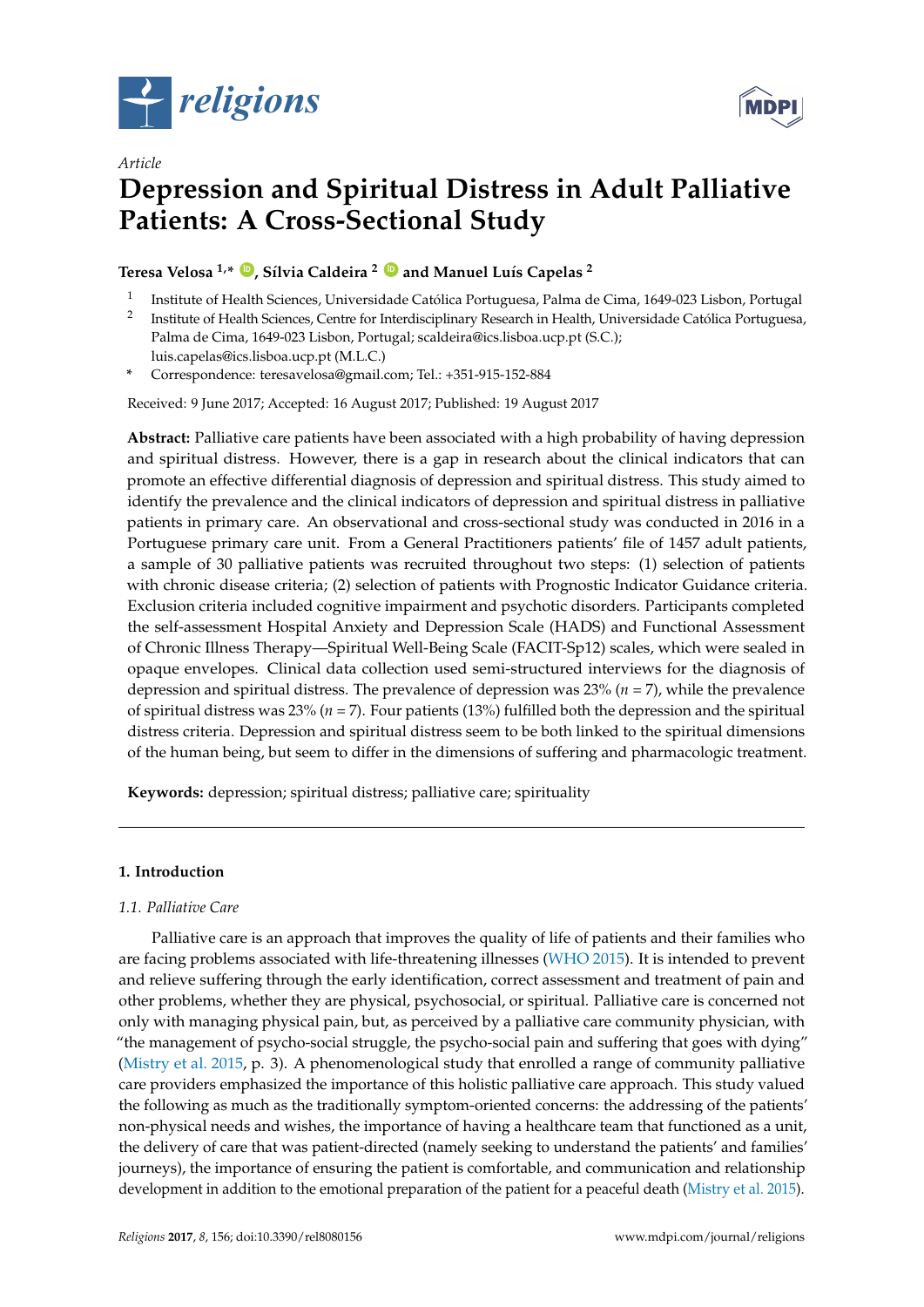## *1.2. Depression*

Depression is one of the most prevalent forms of mental health problems, affecting about 21% of palliative cancer patients [\(Wilson et al.](#page-16-1) [2007\)](#page-16-1), 20%–29% of patients with heart failure [\(Yohannes et al.](#page-17-0) [2010\)](#page-17-0), 23% of patients with chronic obstructive pulmonary disease [\(Kunik et al.](#page-15-1) [2005\)](#page-15-1), and 20%–44% of end-stage renal disease patients treated with hemodialysis [\(Cukor et al.](#page-14-0) [2014\)](#page-14-0). Depression can have devastating effects on individuals and their families.

Sadness is a part of human existence and usually does not require treatment. Therefore, these periods should not be diagnosed as a depressive episode if they do not meet the severity and duration criteria or if they do not include clinically significant distress or impairment [\(APA](#page-13-0) [2013\)](#page-13-0). Depression is a state of suffering characterized by sadness and emptiness, accompanied by somatic and cognitive changes that significantly affect the individual's capacity to function [\(APA](#page-13-0) [2013\)](#page-13-0). Depressed mood or anhedonia (diminished interest or pleasure in activities), which has continued for at least a two-week period, is necessary to diagnose major depression. During this time, the patient must also exhibit at least five or more of the following symptoms: significant weight loss or gain; insomnia or hypersomnia; psychomotor agitation or retardation; fatigue or loss of energy; feelings of worthlessness or inappropriate/excessive guilt; diminished ability to think or concentrate; indecisiveness; and recurrent thoughts of death or suicide [\(APA](#page-13-0) [2013\)](#page-13-0).

Patients with depression express themselves as feeling sad, low, empty, hopeless, and gloomy, with a loss of interest and enjoyment and increased fatigability. They can be unable to cry or frequently weep without significant precipitants and be irritable or cranky. The physician often observes changes in the patients' posture, dress, speech, and facial expression. Family members or co-workers notice patients' social withdrawal or decreased activity. Sometimes, pronounced somatic symptoms or psychotic symptoms accompany depression. The patient "commonly expresses feelings such as why me? What is the point? Why can't I find a point in living?"[\(Swinton](#page-16-2) [2001,](#page-16-2) p. 96).

Risk factors for major depressive disorder include families with a history of depression or alcoholism; race (less common in blacks); recent negative life events; insecure, worried, introverted, stress sensitive, obsessive, unassertive and dependent personality traits; early loss; disruptive, hostile or negative environment during childhood; lack of intimate relationships; and being postpartum [\(Loosen et al.](#page-15-2) [2000\)](#page-15-2).

There is a consensus that depression results from multiple etiologic influences, including genetic, biochemical, psychodynamic, and socioenvironmental factors, which interact in complex ways [\(Loosen et al.](#page-15-2) [2000\)](#page-15-2). "Stressful and significant life events, particularly the death or loss of a loved one, can precede the onset of depression, although fewer than 20% of individuals experiencing losses become clinically depressed" [\(Loosen et al.](#page-15-2) [2000,](#page-15-2) p. 290). Three behavioral models emerged in the mid-1900s to explain depression: "an inadequate positive reinforcement leading to a self-perpetuating cycle consisting of dysphoria, a reduction in behaviors that would normally obtain the reinforcement with lowered self-esteem, increased hopelessness, and increased isolation; a result of situations in which a person has lost control over negative life events; and as a distorted experience in the negative direction" [\(Loosen et al.](#page-15-2) [2000,](#page-15-2) p. 292). Biological theories associate depression with neurotransmitters and neuroendocrine factors. More recently, structural neuroimaging studies of depression have revealed widespread cortical–limbic deficits in grey matter and in white matter [\(Sankar et al.](#page-16-3) [2016\)](#page-16-3).

Depression often has a negative impact on the patient's quality of life, but it can also be a process that opens the patient up to reflection. This also creates a possibility for therapeutically reframing personal needs and mental health [\(Swinton](#page-16-2) [2001\)](#page-16-2).

# *1.3. Anxiety*

Anxiety is one of the most prevalent mental disorders, affecting about 15% of the general population at any one time [\(Shelton](#page-16-4) [2000\)](#page-16-4). When diagnosed by structured clinical interviews, the prevalence in palliative care patients varies between 14% in cancer [\(Wilson et al.](#page-16-1) [2007\)](#page-16-1), 18% in chronic heart failure [\(Haworth et al.](#page-14-1) [2005\)](#page-14-1), 19% in chronic obstructive pulmonary disease [\(Kunik et al.](#page-15-1) [2005\)](#page-15-1),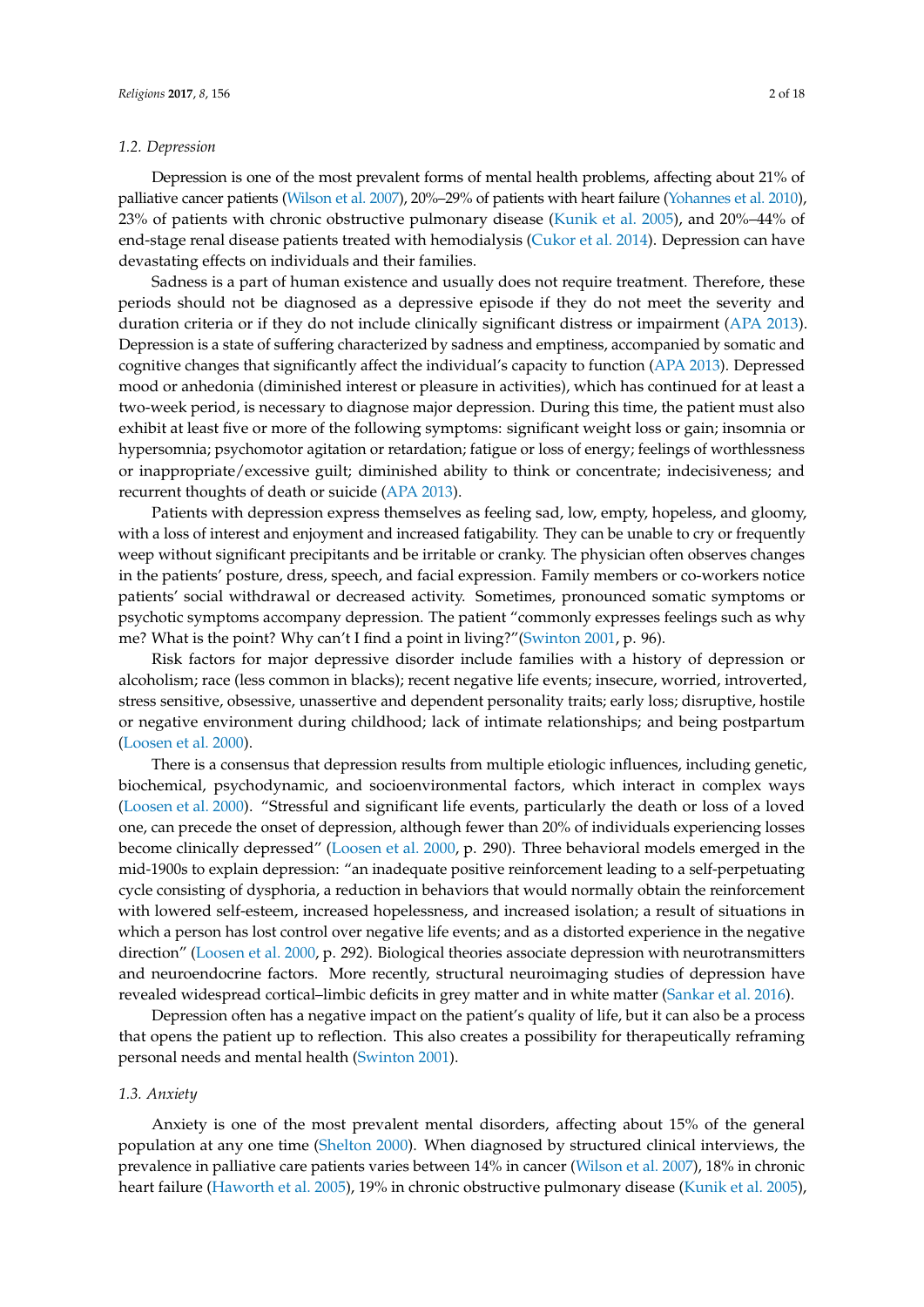and 46% in end-stage renal disease patients treated with hemodialysis [\(Cukor et al.](#page-14-2) [2008\)](#page-14-2). Mixed anxiety and depression affects about 50%–66% of patients in palliative care or in primary care [\(Wilson et al.](#page-16-1) [2007;](#page-16-1) [Hirschfeld](#page-14-3) [2001\)](#page-14-3).

"Fear is the emotional response to real or perceived imminent threat, whereas anxiety is the anticipation of future threat" [\(APA](#page-13-0) [2013,](#page-13-0) p. 189). Anxiety disorders occur either when the response to the threat is excessive or when anxiety symptoms occur persistently without an obvious external threat [\(Shelton](#page-16-4) [2000\)](#page-16-4). Anxiety is characterized by physical symptoms, such as tension, tachycardia, tachypnea, tremor, heart palpitations, sleep disturbances, shortness of breath, sweating, numbness, or tingling sensations. It is also accompanied by apprehension, fear, obsessions, feelings of unreality or of being detached from oneself, fear of losing control or "going crazy", fear of dying, and other similar symptoms [\(APA](#page-13-0) [2013\)](#page-13-0). Anxiety disorders must be distinguished from anxiety due to another medical condition and from substance/medication-induced anxiety [\(APA](#page-13-0) [2013;](#page-13-0) [Shelton](#page-16-4) [2000\)](#page-16-4).

## *1.4. Alcohol Use Disorder*

Harmful use of alcohol is one of the leading worldwide causes of morbidity, disability, and mortality. Each year, alcohol consumption is responsible for 5.9% of worldwide deaths and 5.1% of global burden of disease and injury, as measured in disability-adjusted life years [\(WHO](#page-16-5) [2014\)](#page-16-5).

Alcoholism or alcohol use disorder is a maladaptive pattern of alcohol use leading to clinically significant impairment or distress. This is manifested by at least two or more of the following summarized criteria occurring within a 12-month period: consuming more alcohol than planned, unsuccessful efforts to control alcohol use, spending an excessive amount of time in activities necessary to use or recover from alcohol use, craving, failing major role obligations or social withdrawal attributable to alcohol use, continuous alcohol use despite recurrent social or interpersonal problems or despite health problems, tolerance, repeated use of alcohol in dangerous situations, and withdrawal symptoms [\(APA](#page-13-0) [2013\)](#page-13-0).

In 2006, White, Becker and Laudet conducted 50 in-depth qualitative life history interviews with residents in addiction recovery. Surviving active addiction and achieving recovery was found to be associated with a higher meaning and purpose in the lives of the study participants [\(White et al.](#page-16-6) [2006\)](#page-16-6). The authors described four primary sources of life meaning and purpose shared across these recovery frameworks: survival, self-reclamation, service to others, and connection to community [\(White et al.](#page-16-6) [2006\)](#page-16-6). Furthermore, long-term trends seems to increase in the Purpose in Life scale with remission of alcohol dependence, while negative correlations were found for baseline Purpose in Life scores with drinking and depression [\(Krentzman et al.](#page-15-3) [2015\)](#page-15-3).

## *1.5. Spirit and Spirituality*

In its etymology, the spirit is the "élan vital" or "vital force" in French, while in Hebrew it is "ruách," which means "wind" or "breath." For Stein, the Spirit manifests itself entirely when it gives itself up and leaves without losing itself [\(Stein](#page-16-7) [1994\)](#page-16-7). In 1988, Beck, Rawlins and Williams [\(Williams et al.](#page-16-8) [1993\)](#page-16-8) conceptualized the Spirit as a movement that permeates the five dimensions of the human person (physical, intellectual, emotional, social, and spiritual) as the core aspect of the person, which manifests in people's thoughts, behavior, and language [\(Swinton](#page-16-2) [2001\)](#page-16-2). Spirit can be observed, understood, and nurtured [\(Swinton](#page-16-2) [2001\)](#page-16-2).

In the middle of the 20th century, Viktor Frankl highlighted the concept of spirituality as a core aspect of humankind [\(Frankl](#page-14-4) [1985\)](#page-14-4). Since then, the concept of spirituality has gained widespread attention in several disciplines, including psychiatry. Despite the difficulty of formulating precise definitions, spirituality and religion relate to the core beliefs, values, and experiences of human beings [\(Moreira-Almeida et al.](#page-15-4) [2016\)](#page-15-4). WHO has recognized spirituality as having a great impact on the patient's overall quality of life [\(Moussavi et al.](#page-15-5) [2007\)](#page-15-5). In a consensus conference aiming to define spirituality in palliative care, the concept was defined as: "the aspect of humanity that refers to the way individuals seek and express meaning and purpose and the way they experience their connectedness to the moment,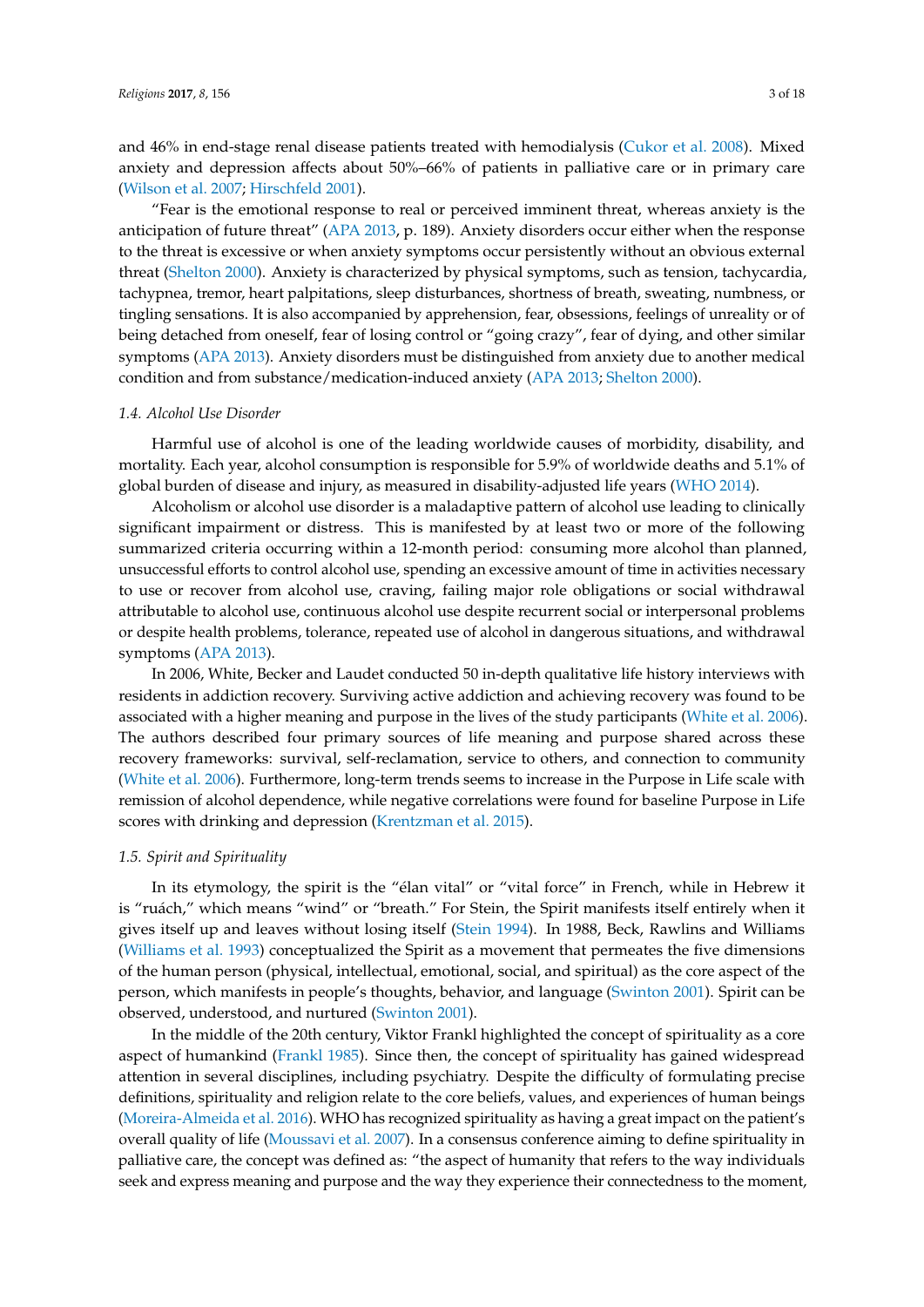to self, to others, to nature, and to the significant or sacred" [\(Puchalski et al.](#page-15-6) [2009,](#page-15-6) p. 887). Overall, spiritual care should be based on a shared understanding of spirituality, which is a multidisciplinary approach. This care should include both assessment and treatment of spiritual distress. This report includes that spiritual distress "should be treated with the same intent and urgency as treatment for pain or any other medical or social problem" [\(Puchalski et al.](#page-15-6) [2009,](#page-15-6) p. 891).

The correct identification of a palliative patient's spiritual needs can help in overcoming the deterioration of their physical and social condition [\(Risk](#page-16-9) [2013\)](#page-16-9). Focusing on their inner and spiritual being can be an important coping mechanism [\(Risk](#page-16-9) [2013\)](#page-16-9).

## *1.6. Spiritual Distress*

It is estimated that about half of cancer patients and others with chronic diseases experience some spiritual struggle [\(Delgado-Guay et al.](#page-14-5) [2011;](#page-14-5) [Hui et al.](#page-15-7) [2011\)](#page-15-7), although there is limited research examining the prevalence of spiritual distress among patients with cancer and other chronic diseases. This fact has recently been recognized as a priority in palliative care practice and research [\(Selman et al.](#page-16-10) [2014\)](#page-16-10). Spiritual distress has been observed in palliative patients [\(Gielen et al.](#page-14-6) [2017\)](#page-14-6) in addition to patients with cancer [\(Caldeira et al.](#page-14-7) [2014\)](#page-14-7), heart failure [\(Naghi et al.](#page-15-8) [2012;](#page-15-8) [Strada et al.](#page-16-11) [2013\)](#page-16-11), respiratory insufficiency [\(Strada et al.](#page-16-11) [2013\)](#page-16-11), kidney failure (De Cá[ssia Lopes Chaves et al.](#page-14-8) [2010\)](#page-14-8), and mental illness [\(Yang et al.](#page-17-1) [2012\)](#page-17-1). Cancer patients may have spiritual distress at the diagnosis phase, at recurrence, and later in the terminal phase [\(Murray et al.](#page-15-9) [2005\)](#page-15-9). Patients with organ failure may have spiritual distress along the illness journey, reflecting the gradual decline [\(Murray et al.](#page-15-9) [2005\)](#page-15-9).

Viktor Frankl's personal experiences and study during the Second World War, when he survived concentration camps, led him to consider Man as a spiritual being. Thus, we structurally seek meaning [\(Frankl](#page-14-9) [1968\)](#page-14-9). Each person has a unique meaning in life, which is critical to the sense of fulfilment [\(Frankl](#page-14-10) [1992\)](#page-14-10). "The concern or even the despair of the person about whether their life is worth being experienced is an existential anguish, but by no means a mental illness. [...] The search for meaning certainly can cause inner tension instead of inner balance. However, precisely this tension is an indispensable prerequisite for mental health" [\(Frankl](#page-14-4) [1985,](#page-14-4) pp. 125–26).

When analyzing the defining characteristics for the nursing diagnosis of spiritual distress, a lack of meaning in life was found to be a fundamental spiritual need and a core aspect of spiritual distress among other defining characteristics [\(Caldeira et al.](#page-13-1) [2013\)](#page-13-1). In addition, when conducting the clinical validation study, a lack of meaning in life had the highest specificity value among all defining characteristics in cancer patients in spiritual distress. Furthermore, expressing suffering had the highest value of sensitivity. Spiritual Distress was defined as a state of suffering that was related to lack of meaning in life [\(Caldeira et al.](#page-14-11) [2015\)](#page-14-11).

#### *1.7. Depression and Spiritual Distress*

An ethnographic study conducted in a Spanish monastery whose community consisted of 10 contemplative nuns concluded that symptoms perceived as a depressive episode reflected a spiritual experience (Durà-Vilà [et al.](#page-14-12) [2010\)](#page-14-12).

They observed "clearly three key elements of the analysis: (1) a number of seemingly pathological symptoms, which bear great similarity with or were identical to those ascribed to depression (e.g., tearfulness, low mood, lack of volition, loss of appetite, etc.); (2) behavioural patterns and emotions which did not correspond to depression (maintenance of activities, sociability, preservation of hope, optimism despite the frustration, etc.); and (3) an attribution of meaning (religious meaning in the idiom of the Dark Night of the Soul), which facilitated (2) in spite of (1)". (Durà-Vilà [et al.](#page-14-12) [2010,](#page-14-12) p. 557)

Swinton conducted a hermeneutic phenomenological study using unstructured interviews of people who had experienced depression for at least two years. One of the main themes arising from the research was the importance of having a meaning or purpose in life. Therefore, the author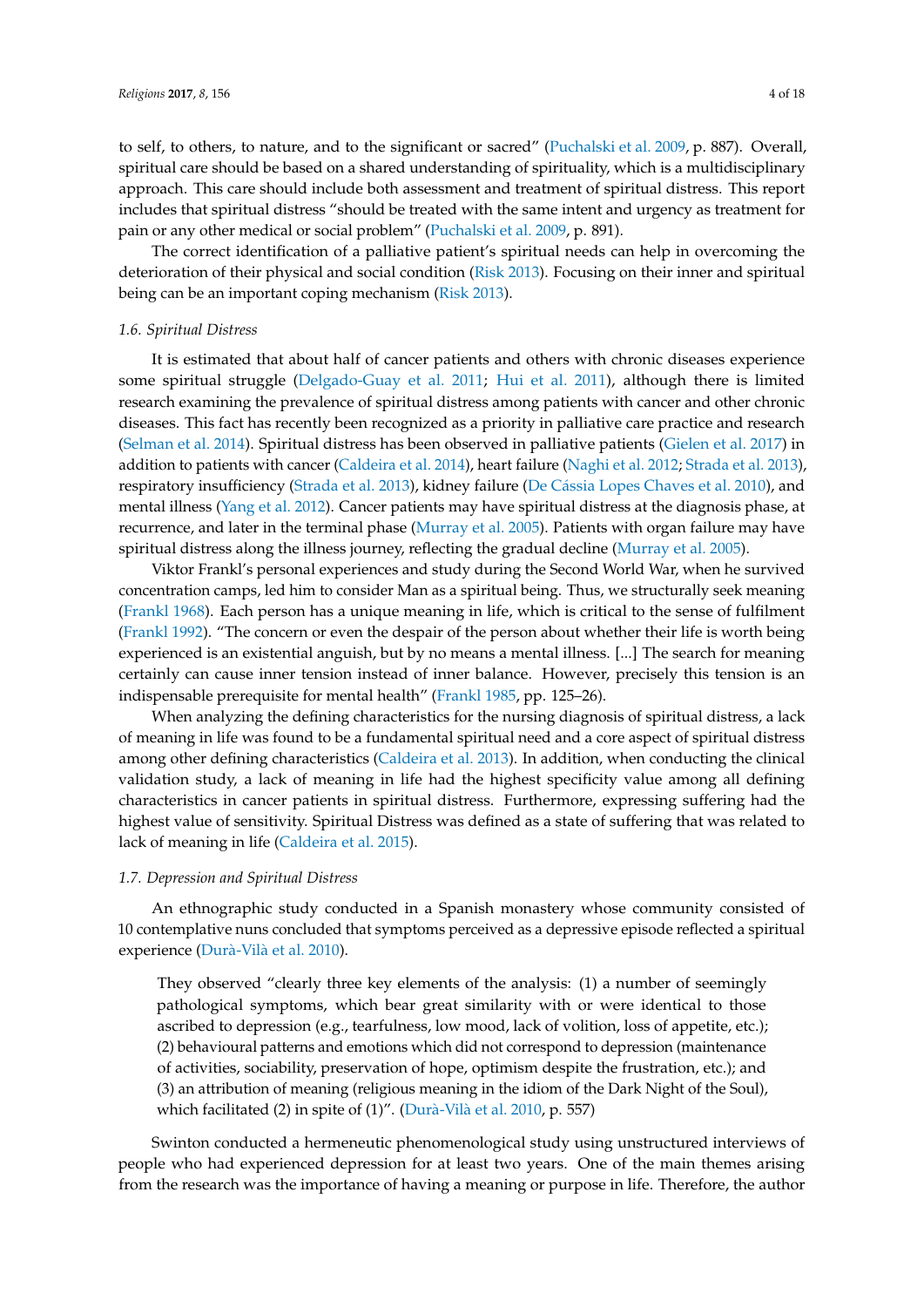suggested that one of the defining features of depression could be a loss of meaning or purpose in life [\(Swinton](#page-16-2) [2001\)](#page-16-2), which is also a core aspect of spiritual distress [\(Caldeira et al.](#page-13-1) [2013;](#page-13-1) [2015\)](#page-14-11).

Quantitative studies have demonstrated that there is an inverse relationship between spirituality and depression, even in different cultures [\(Bekelman et al.](#page-13-2) [2007;](#page-13-2) [Saisunantararom et al.](#page-16-12) [2015\)](#page-16-12). Bornet et al. [\(Bornet et al.](#page-13-3) [2015\)](#page-13-3) have tested two instruments for measuring depressive symptoms and spiritual distress, namely the Geriatric Depression Scale (GDS) and the Spiritual Distress Assessment Tool (SDAT). They observed that "96.4% (27/28) of elderly patients with significant depressive symptoms (GDS-15  $\geq$  6) also suffered from spiritual distress. Conversely, elderly patients with high SDAT scores had a wide range of scores on the GDS-15" [\(Bornet et al.](#page-13-3) [2015,](#page-13-3) p. 109). They suggested that elderly patients with significant depressive symptoms might be more vulnerable to concomitant spiritual distress. Therefore, precise therapeutic interventions might be needed as spiritual distress and depression are different dimensions [\(Bornet et al.](#page-13-3) [2015\)](#page-13-3).

There are overlapping symptoms between depression and spiritual distress, such as sadness, anger, despair, questioning (meaning of life, meaning of suffering, and system of beliefs), insomnia, pain, and other physical symptoms. In a study with elderly cancer patients, a significant association was observed between spiritual distress and taking antidepressant medication [\(Caldeira et al.](#page-14-7) [2014\)](#page-14-7). Exploring the most sensitive clinical indicators of depression and spiritual distress seems necessary for creating differential diagnoses and the implementation of effective interventions, both pharmacological and non-pharmacological, within a multidisciplinary healthcare team.

The present study extends previous qualitative and quantitative research that suggests that meaning in life is a core aspect of the human person, with a lack of this dimension possibly being related to depression, addiction, and spiritual distress. Notwithstanding the similarities between depression and spiritual distress, previous research suggests they represent distinct health situations.

This study focused on applying previously defined criteria of spiritual distress and depression to the clinical setting, which is supported by depression, anxiety and spiritual well-being scales. Thus, the present study was designed to evaluate the prevalence of depression and spiritual distress in palliative patients in a primary care health unit in Portugal. Furthermore, we aimed to characterize the clinical, depressive, and spiritual features of the identified patients to test the similarities and the differences between palliative patients diagnosed with depression and spiritual distress within the sample.

## **2. Methods**

## *2.1. Design*

A quantitative, observational, cross-sectional, descriptive, and partially analytical study was conducted in 2016 in a Portuguese primary care unit.

We hypothesized that there would be palliative patients with one clinical diagnosis or neither. The main objectives of this study were to test the differences between depression and spiritual distress in regard to: spiritual distress main defining characteristics; the use of psychotropic medication; Functional Assessment of Chronic Illness Therapy Spiritual Well Being Scale (FACIT-Sp12) scoring; Hospital Anxiety and Depression Scale (HADS) scoring; clinical diagnosis codified by the International Classification for Primary Care-2 (ICPC-2).

Thus, the null hypothesis was as follows: there is no relationship between depression and the expression of suffering and lack of meaning in life (1A); there is no negative relationship between depression and FACIT-Sp scores (2A); there is no relationship between the use of antidepressants and FACIT-Sp scores (3A); there is no relationship between the use of sedative/anxiolytic medication and FACIT-Sp scores (4A); there is no relationship between depression and clinical diagnosis (5A); there is no relationship between spiritual distress and psychotropic medication (6A), HADS scoring (6B) and clinical diagnosis (6C); there is no relationship between FACIT-Sp scores and HADS scores considering HADS subscales (7A).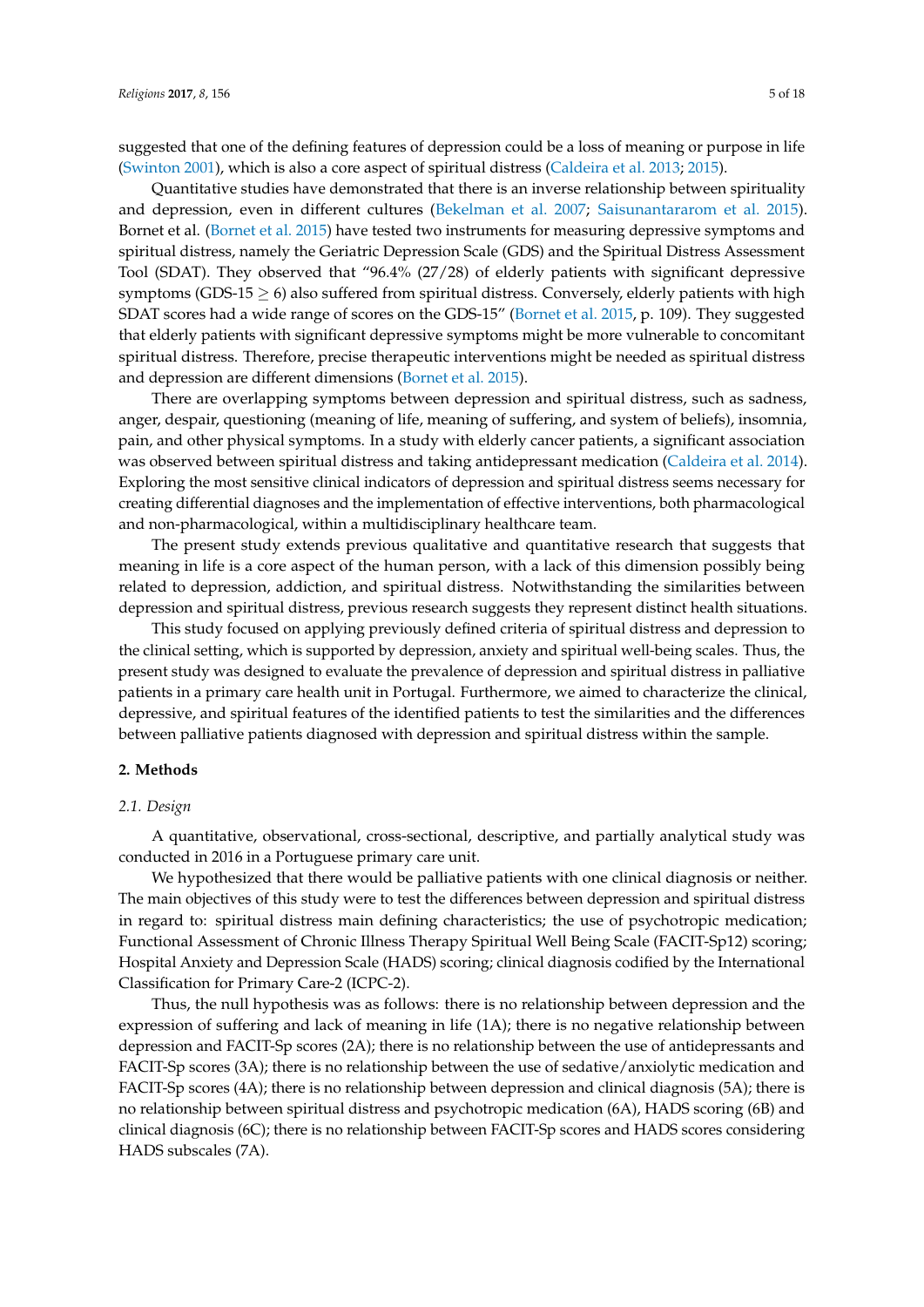## *2.2. Participants*

Patients with chronic diseases and Prognostic Indicator Guidance (PIG) criteria were recruited from files of General Practitioner (GP) patients. Selection was accomplished in two steps: a selection based on the chronic disease criteria followed by a selection based on the prognostic indicator guidance *Religions* **2017**, *8*, 156 6 of 18 criteria (PIG).

The chronic disease inclusion criteria included cardiovascular disease with evidence of organ damage, heart failure stages III/IV (NYHA), malignant disease, Chronic Obstructive Pulmonary Disease (COPD), cystic fibrosis, genetic/auto-immune/viral/alcoholic hepatic disease, kidney failure stages IV/V, multiple sclerosis, Parkinson's disease, Huntington's disease, upper motor neuron disease, AIDS, and other serious diseases with limited prognosis. Exclusion criteria included cognitive impairment defined by previous diagnosis of dementia or through the application of the mini mental state examination (MMSE) evaluation in addition to psychotic or personality disorders. de disease, here is a malignant failure stages III (NYHA), malignant disease, malignant disease, change

The National Gold Standards Framework developed PIG criteria, which aimed for early recognition of patients expected to die in the next 12 months by GPs. PIG criteria suggests three steps for the identification of patients nearing the end of life: (1) a negative answer to the question "Would you be surprised if this patient were to die in the next few months, weeks or days?"; (2) positive general indicators of decline; and (3) positive specific indicators of decline [\(Keri Thomas and GSF team](#page-16-13) [2011\)](#page-16-13). recording to die in the next 12 months by GPs. PIG criteria suggests three steps for the

<span id="page-5-0"></span>A total of 30 patients were enrolled in the study (Figure [1\)](#page-5-0). A total of 30 patients were enrolled in the study (Figure 1).



**Figure 1.** Study enrollment flowchart. **Figure 1.** Study enrollment flowchart.

#### *2.3. Procedures*

## 2.3.1. Ethical Issues

The study was approved by the Ethical Committee of the Institute of Health Sciences of Universidade Católica Portuguesa. Data collection was performed with the support of personal assistants, according to a protocol outlined and approved by the primary health care unit. Informed consent was provided in the oral and written forms. Participants were informed of the possibility recent in the critical where results is a companient time and day for the processing of quitting the study at any time or refusing to answer any questions if they felt uncomfortable.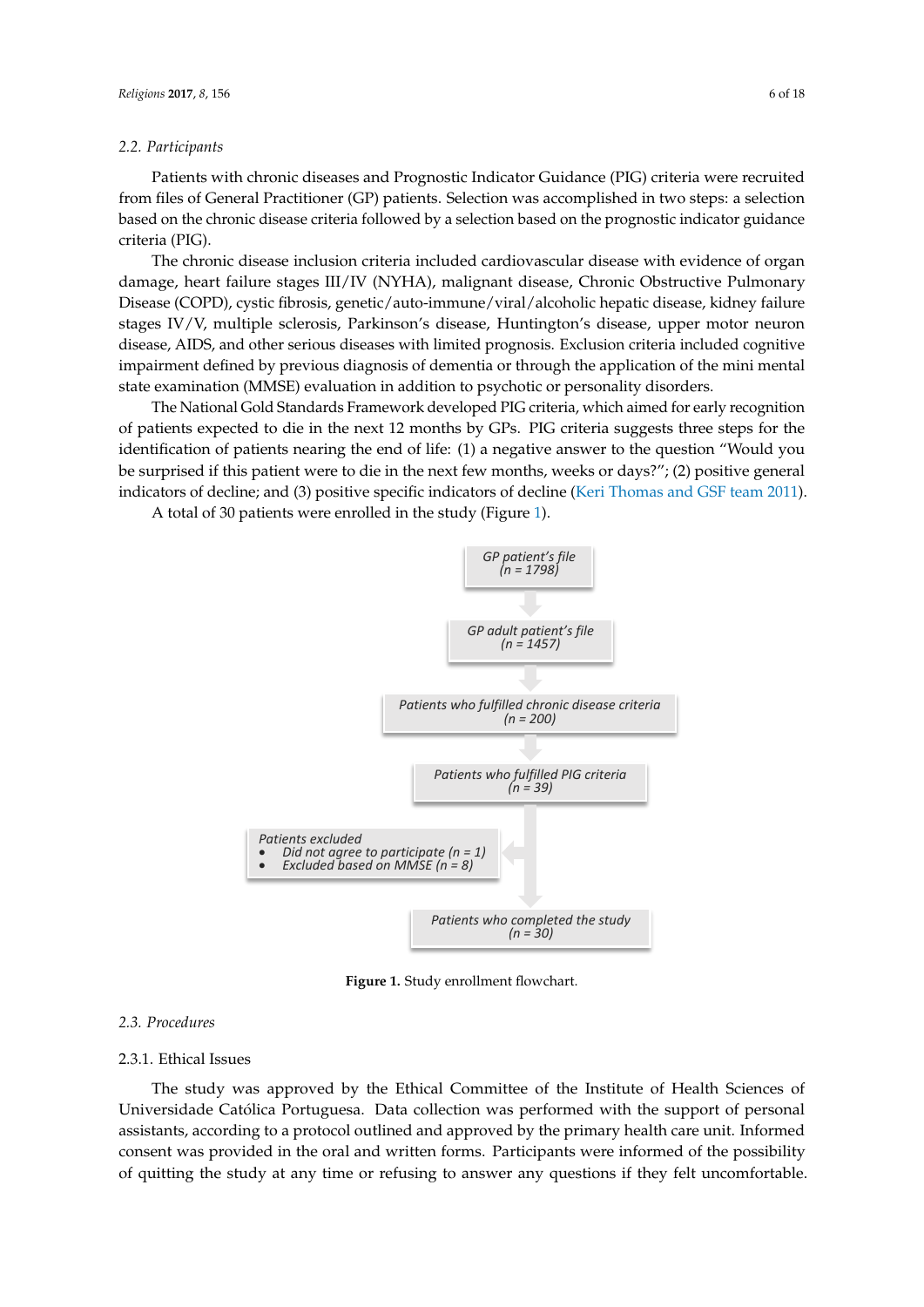Consultations were rescheduled whenever necessary to a convenient time and day for the patient, which also occurred in the researcher's free time.

# 2.3.2. Pilot Study

A feasibility study with 10 participants was undertaken to identify practical problems in following the research procedure. The feasibility study was also a training opportunity for the identification of the defining characteristics of spiritual distress and the application of the spiritual distress diagnosis by the researcher. The feasibility study enrolled patients with a chronic disease with or without palliative criteria. A GP from the same health care unit provided a list with some of their adult patients who fit the desired criteria. These patients followed the study procedures.

# 2.3.3. Data Collection Phases

The first data collection phase occurred in a separate room where participants had been allowed to complete the HADS and FACIT-Sp questionnaires by themselves. Due to the low literacy levels of participants perceived in the feasibility study, personal assistants stayed with the participants and read the items if necessary. After completing HADS and FACIT-Sp questionnaires, these were delivered in opaque and closed envelopes to the personal assistant, who kept them shelved in a proper place until the end of the study. The second data collection phase occurred during the consultation period, during which the researcher gathered sociodemographic and clinical data, including the presence or absence of spiritual distress and depression.

# *2.4. Measures*

2.4.1. Instruments to Assess Depressive Symptoms and Spiritual Distress

- The present study used the most recent MMSE normative values for the Portuguese population for the assessment of the exclusion criteria regarding the cognitive status [\(Morgado et al.](#page-15-10) [2009\)](#page-15-10).
- HADS scale has been widely used in palliative care and primary care. It has two subscales, depression (HADS-D) and anxiety (HADS-A), which each have seven items. Each item is scored from 0 to 3. Each subscale total score ranges from 0 to 21. The cutoff threshold of 11 is used for depression and anxiety [\(Pais-Ribeiro et al.](#page-15-11) [2007\)](#page-15-11). The HADS Portuguese edition has been used as a two-dimensional scale, with Cronbach's alpha value being 0.81 for depression and 0.76 for anxiety [\(Pais-Ribeiro et al.](#page-15-11) [2007\)](#page-15-11). The HADS scale measures exclusively non-somatic symptoms, which is thus useful in patients with advanced medical conditions. The HADS questionnaire was fully completed by all study participants.
- FACIT-Sp12 has been designed to measure spiritual well-being in patients with cancer and other chronic illnesses. FACIT-Sp is comprised of 12 items and each item is scored from 0 to 4. The total score ranges from 0 to 48. FACIT-Sp comprises two subscales of meaning/peace and faith, which represent the two dimensions of spirituality. The horizontal dimension measures a sense of meaning, peace and harmony in life, while the vertical dimension measures feelings of strength and comfort in one's faith during physical illness [\(Peterman et al.](#page-15-12) [2002\)](#page-15-12). The FACIT-Sp scale was chosen as it emphasizes the search for meaning in life, which is a central aspect of spiritual distress and a possible aspect of depression. The FACIT-Sp12 Portuguese edition has been validated in palliative cancer patients with good internal consistency (Cronbach's alpha = 0.92), and test–retest reliability (*r* of 0.99) [\(Pereira and Santos](#page-15-13) [2011\)](#page-15-13). In four participants, up to two items were left unanswered. Therefore, those scores were prorated as indicated by the FACIT Administration and Scoring Guidelines.

# 2.4.2. Clinical Assessment

• The diagnosis of depression was based on a semi-structured clinical interview, which was further supported by HADS and the patient's medical history. The researcher filled in a short form, which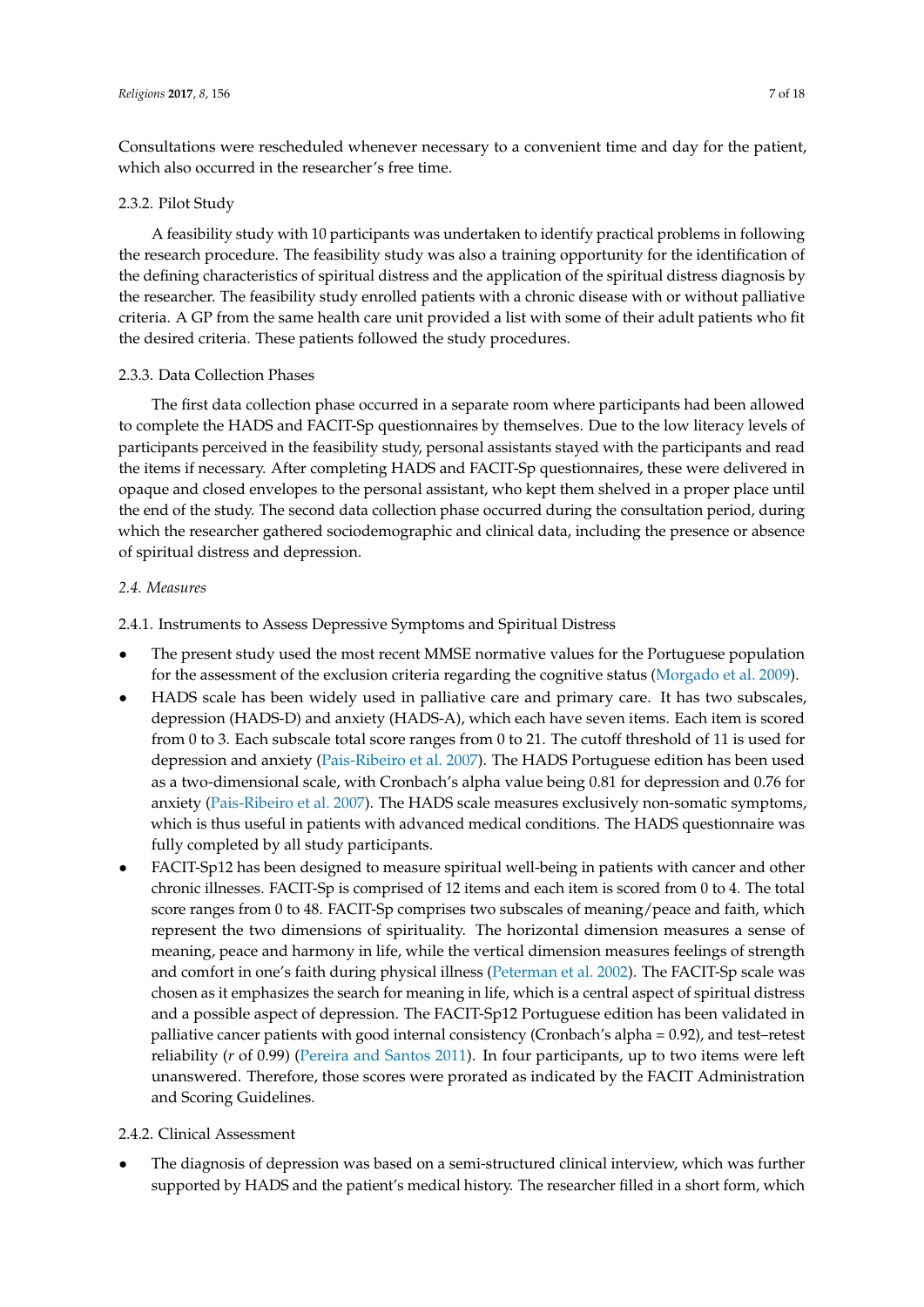included DSM-5 criteria and HADS results. Additionally, the form included sociodemographic variables, the medical history, the current psychiatric diagnosis including alcoholism and the current psychotropic medication. The clinical interview followed a DSM-5 criteria sheet.

• A diagnosis of spiritual distress was obtained through a three-part criteria: (1) the researcher's classification based on the identification of previously defined criteria for spiritual distress (Table [1\)](#page-7-0)—patients who expressed suffering and expressed a lack of meaning in life were considered as clinically having spiritual distress; the defining characteristics for spiritual distress in these patients are presented in Table [1;](#page-7-0) (2) the patient's confirmation of spiritual distress throughout, via a positive answer to the question "In your opinion do you think you are suffering due to lack of meaning in life? Do you think you have spiritual distress?"; (3) a FACIT-Sp score below 36, which is the cutoff point defined for spiritual well-being [\(McClain et al.](#page-15-14) [2003\)](#page-15-14). Patients who fulfilled all three of the abovementioned criteria were diagnosed as having spiritual distress.

<span id="page-7-0"></span>

| Age       | <b>Sex</b> | <b>Expresses</b>                               |                              |                                             |                            |                                    |           |
|-----------|------------|------------------------------------------------|------------------------------|---------------------------------------------|----------------------------|------------------------------------|-----------|
| $54*$     | F          | Anger toward<br>God/divinity                   | Lack of meaning<br>in life   | Lack of serenity                            | Suffering                  |                                    |           |
| $57*$     | M          | Alienation                                     | Anger                        | Inability to<br>experience<br>transcendence | Lack of love               | Lack of meaning<br>in life         | Suffering |
| $68*$     | M          | Concerns about<br>beliefs and values<br>system | Lack of<br>confidence        | Lack of meaning<br>in life                  | Grief                      | Regret and need<br>for forgiveness | Suffering |
| 74 t      | F          | Emptiness                                      | Grief                        | Hopelessness                                | Lack of meaning<br>in life | Sleep<br>disturbance               | Suffering |
| 75<br>$*$ | М          | Alienation                                     | Anger toward<br>God/divinity | Grief                                       | Lack of meaning<br>in life | Regret and need<br>for forgiveness | Suffering |
| 77 t      | M          | Lack of hope                                   | Lack of meaning<br>in life   | Regret and need<br>for forgiveness          | Suffering                  |                                    |           |
| 80 +      | М          | Despair                                        | Hopelessness                 | Lack of meaning<br>in life                  | Suffering                  |                                    |           |

**Table 1.** Defining characteristics of spiritual distress in palliative patients.

Legend: \* (alcoholism); ł (depression).

## *2.5. Data Analysis*

Comparisons were conducted using independent *t*-tests to test differences across continuous dependent variables; the Shapiro–Wilk test was used to check for normality of data; the chi-squared test to compare differences between sets of categorical data; the Mann–Whitney U test to compare differences between two independent groups when the dependent variable was not normally distributed; and Spearman's rank-order correlation to measure the strength and direction of association between two ranked variables, when one of them was not normally distributed. A significance level of  $\alpha$  = 5% was used. Data were analyzed using SPSS Statistics 24.

# **3. Results**

# *3.1. Phase 1—Chronic Disease Patients' Characteristics*

A sample of 200 patients having 293 chronic disease criteria was obtained. Accordingly, 135 patients had one single chronic disease criteria and 65 patients had two to four chronic disease criteria. Chronic diseases were classified as cardiovascular disease (*n* = 178), malignant disease (*n* = 46), pulmonary disease (*n* = 43), hepatic disease (*n* = 9), renal disease (*n* = 6), neurologic disease (*n* = 6), autoimmune disease  $(n = 4)$ , and HIV/AIDS  $(n = 1)$ .

Chronic disease patients had a median age of 69 years (interquartile range or IQR = 18), with their ages being between 28 and 97 years old. The male to female ratio was 1.22 and there were no statistically significant age differences between men and women.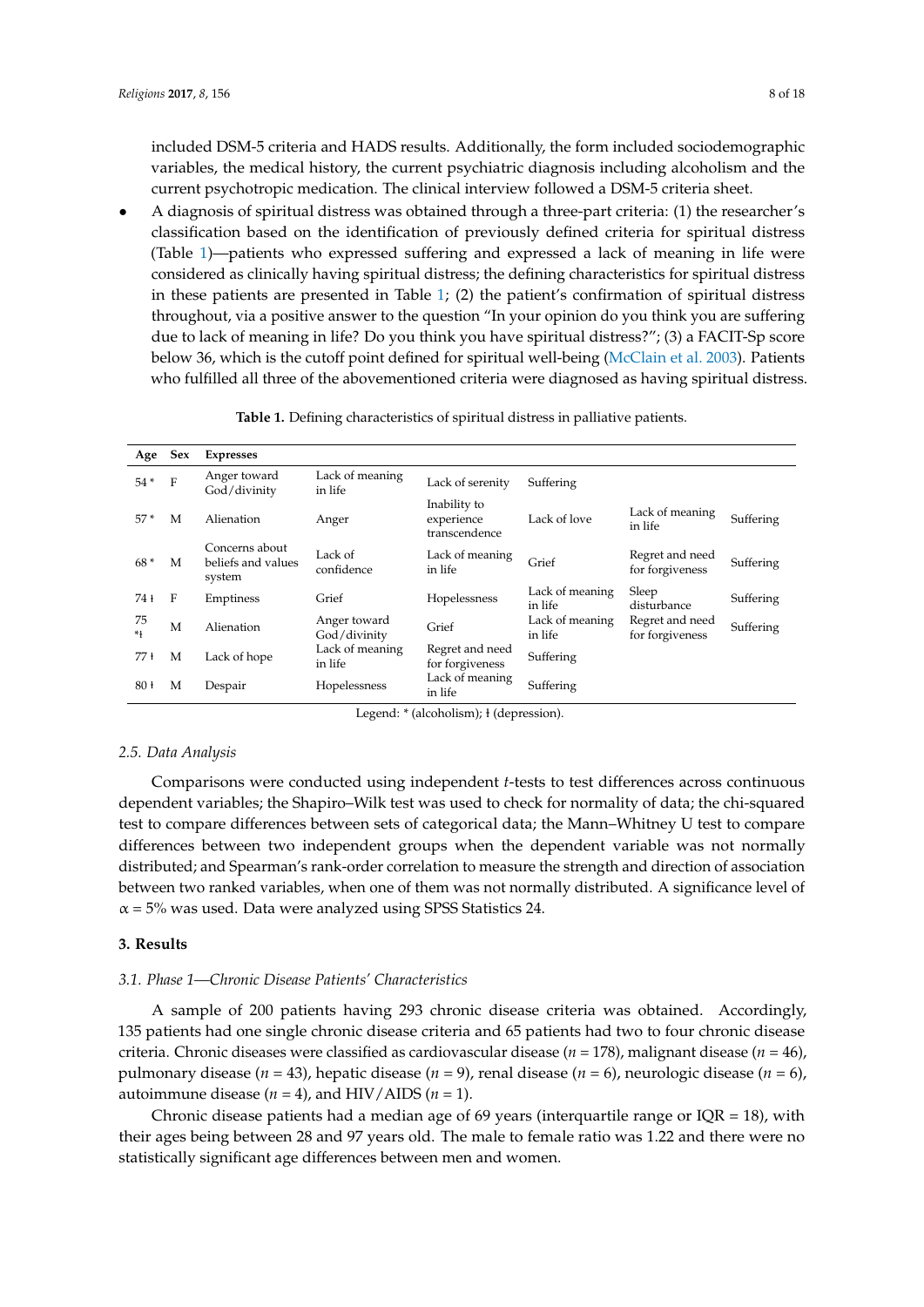## *3.2. Phase 2—Palliative Patient's Characteristics*

A sample of 39 patients, eligible from those with chronic disease, fulfilled the PIG criteria. One patient did not consent to participate, resulting in a response rate of 97%. Eight patients were excluded by MMSE. A total of 30 patients were enrolled in the study (Figure [1\)](#page-5-0).

The researcher had negative answers to the PIG surprise question "Would you be surprised if this patient were to die in the next few months, weeks, days?" in five patients, namely: a 34-year-old male with AIDS and plasmablastic non-Hodgkin lymphoma stage IIIB; a 43-year-old female with metastatic colon adenocarcinoma of Dukes C stage; a 77-year-old male with Parkinson's disease, hyperthyroidism, congestive heart disease stage III NYHA, chronic kidney disease stage III and atrial fibrillation; a 91-year-old female with congestive heart disease stage IV NYHA, previous stroke and previous myocardial infarction; and a 92-year-old male with congestive heart disease stage III NYHA, COPD Gold III/stage C and peripheral artery disease.

The researcher identified PIG general indicators of decline in 25 patients, namely: significant co-morbidity (*n* = 21); advanced disease (*n* = 16); general physical decline (*n* = 8); repeated or unplanned crisis admissions  $(n = 4)$ ; decreasing reversibility or decreasing response to treatments  $(n = 3)$ ; decreasing activity  $(n = 3)$ ; increasing need for support  $(n = 2)$ ; and progressive weight loss above 10% (*n* = 2). Nineteen of these 25 patients (76%) had more than one general indicator of decline.

Palliative patients included in the study ( $n = 30$ ) had a median age of 77 (IQR = 16), with their ages being between 34 and 91 years. The male to female ratio was 1.5 and there were no statistically significant age differences between men and women. Most palliative patients were married or living together (67%), while the remainder were widowed (23%) or single (10%). Most had a low–medium socioeconomic status (87%), a low educational level (94% had four or fewer years of education), and were retired (90%). These socioeconomic–educational results reflect an aged sample from a village in Portugal, as it was about half a century ago that people had no proper access to education.

## *3.3. Prevalence of Depression and Spiritual Distress*

The prevalence of depression was 23% (*n* = 7) in this sample. The semi-structured clinical interview identified seven patients with depression. There were scores of  $\geq 11$  in the depression subscale in eight patients, meaning probable depression. One of these patients, a woman aged 91, had recently broken her left arm. In this case, the researcher and family physician who previously knew her clinically classified her sadness as an adjustment reaction instead of depression. The agreement between a diagnosis of clinical depression and results of the depression subscale was 87.5%. The prevalence of spiritual distress was 23% (*n* = 7) in this sample. Depression and spiritual distress criteria co-occurred in four patients (13%).

# *3.4. Spiritual Distress Palliative Patient's Defining Characteristics*

In the present study, all palliative patients with spiritual distress diagnosis had more than one defining characteristic of spiritual distress (Table [1\)](#page-7-0).

Anger (towards God/divinity or in general), grief, and regret, as well as the need for forgiveness, were the most important defining characteristics in this sample. Additionally, the researcher observed major past traumatic life events in four patients (57%) with spiritual distress, such as a false allegation of paternity with major implications, a loss of a young spouse from gunfire homicide, a loss of a young husband, and the loss of a son from suicide. These patients were the 57-year-old male, 68-year-old male, 74-year-old female, and 75-year-old male. Patients with major past traumatic life events presented more defining characteristics of spiritual distress, particularly grief, and three of them (75%) had a diagnosis of alcoholic use disorder.

#### *3.5. Depression Palliative Patient's Characteristics*

There were seven palliative patients with a depressive disorder, namely: major depressive disorder (*n* = 2), depressive disorder secondary to Parkinson's disease (*n* = 2), depressive disorder secondary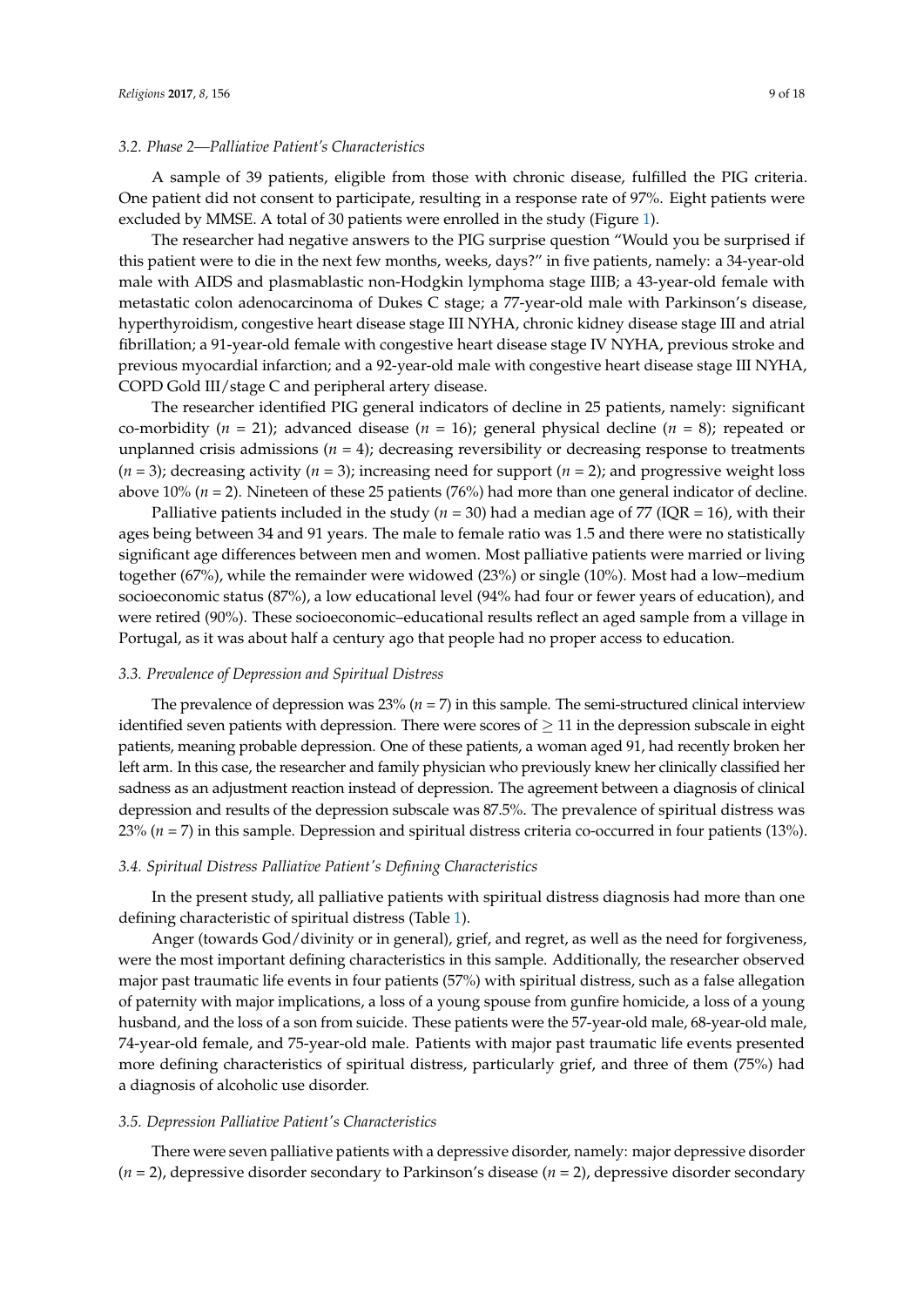to stroke (*n* = 1), persistent depressive disorder/dysthymia (*n* = 1), and adjustment disorder with depressed mood (*n* = 1). Alcoholism was observed in one palliative patient with a depressive disorder, who additionally had a comorbidity of spiritual distress.

#### *3.6. Statistical Analysis*

<span id="page-9-0"></span>A significantly positive association between depression and a lack of meaning in life was found, although the association between depression and expression of suffering was not statistically significant (1A) (Table [2\)](#page-9-0).

**Table 2.** Depression related to the main defining characteristics of spiritual distress.

| Depression $(n = 7)$                        | $n\ (\%)$ | <i>v</i> Value |
|---------------------------------------------|-----------|----------------|
| Expresses suffering $(n = 16)$              | 6(37.5)   | 0.050          |
| Expresses lack of meaning in life $(n = 8)$ | 5(62.5)   | 0.002          |

Palliative patients with depression had significantly lower FACIT-Sp scores than those who did not have depression (2A) (Table [3\)](#page-9-1). However, the lowest FACIT-Sp scores were associated with the use of sedative or anxiolytic medication (4A), but not with the use of antidepressants (3A) (Table [3\)](#page-9-1).

<span id="page-9-1"></span>**Table 3.** FACIT-Sp scale scores related to depression diagnosis and the use of psychotropic medication.

| <b>FACIT-Sp Scores <math>(n = 30)</math></b> |                                | Mean (SD)              | <i>v</i> Value |
|----------------------------------------------|--------------------------------|------------------------|----------------|
| Depression                                   | Yes $(n=7)$<br>No $(n = 23)$   | 28.3(3.2)<br>34.8(6.9) | 0.023          |
| Antidepressants                              | Yes $(n=5)$<br>No $(n = 25)$   | 29.4(5.3)<br>34.0(6.8) | 0.161          |
| Sedatives/Anxiolytics                        | Yes $(n = 6)$<br>No $(n = 24)$ | 27.5(4.8)<br>34.7(6.5) | 0.016          |

Notes: FACIT-Sp = Functional Assessment of Chronic Illness Therapy—Spiritual Well-Being Scale.

<span id="page-9-2"></span>Accordingly, a significant association between spiritual distress and the use of sedative or anxiolytic medication was found, although spiritual distress was not significantly correlated with the use of antidepressants (6A) (Table [4\)](#page-9-2).

**Table 4.** Psychotropic medication use related to spiritual distress diagnosis.

| Spiritual Distress $(n = 7)$    | $n\ (\%)$ | <i>p</i> Value |
|---------------------------------|-----------|----------------|
| Antidepressants ( $n = 5$ )     | 2(40.0)   | 0.334          |
| Sedatives/Anxiolytics $(n = 6)$ | 4(66.7)   | 0.005          |

<span id="page-9-3"></span>A significantly negative correlation was found for FACIT-Sp scores with HADS-D and HADS-T scores, although this was not found for HADS-A scores (7A) (Table [5\)](#page-9-3).

**Table 5.** Correlations between FACIT-Sp scores and HADS scores.

| FACIT-Sp | Spearman's Rho | <i>v</i> Value |
|----------|----------------|----------------|
| HADS-D   | $-0.64$        | < 0.001        |
| HADS-A   | $-0.11$        | 0.571          |
| HADS-T   | $-0.56$        | 0.001          |

Note: HADS = Hospital Anxiety and Depression Scale.

Moreover, spiritual distress was found to not be associated with HADS scores (6B) (Table [6\)](#page-10-0).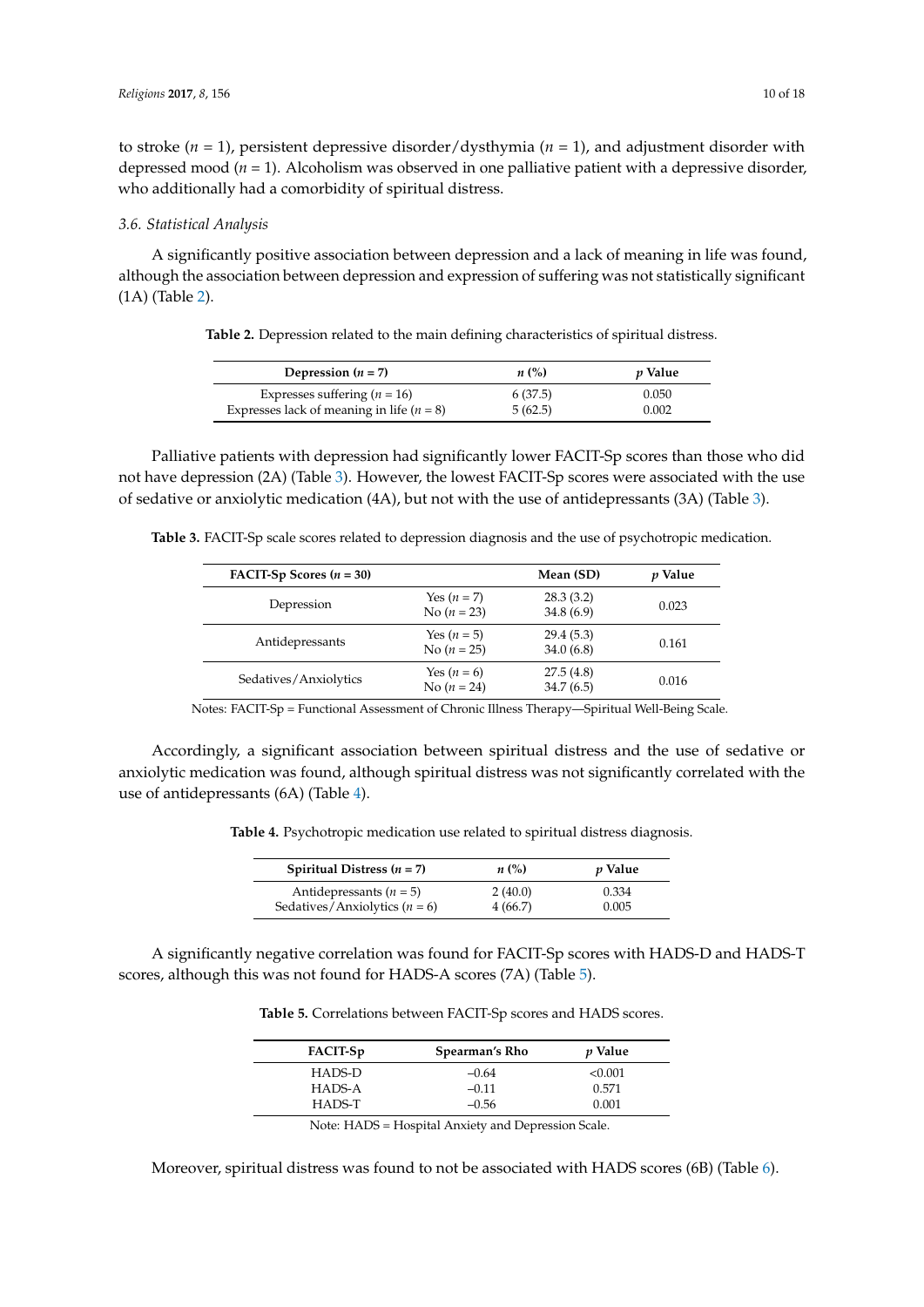<span id="page-10-0"></span>

| <b>Spiritual Distress</b>    | HADS-D                  |                | <b>HADS-A</b>          |                | <b>HADS-T</b>            |                |
|------------------------------|-------------------------|----------------|------------------------|----------------|--------------------------|----------------|
|                              | $X$ (min-max)           | <i>v</i> value | $X$ (min-max)          | <i>v</i> value | $X$ (min-max)            | <i>v</i> value |
| Yes $(n=7)$<br>No $(n = 23)$ | $13(3-14)$<br>$7(2-14)$ | 0.190          | $6(3-11)$<br>$5(2-13)$ | 0.774          | $17(9-25)$<br>$12(7-27)$ | 0.226          |

**Table 6.** HADS scores related to spiritual distress diagnosis.

<span id="page-10-1"></span>A significant association was found between alcoholism and spiritual distress diagnosis (6C), although this association was not found with depression (5A) (Table [7\)](#page-10-1). Alcoholism had been codified by ICPC-2 with a code of "P15—Chronic alcohol abuse". These were patients with alcoholic liver disease.

**Table 7.** Alcoholic liver disease related to depression and spiritual distress.

| Alcohol $(n = 4)$              | $n\ (\%)$ | <i>p</i> Value |
|--------------------------------|-----------|----------------|
| Depression $(n = 7)$           | 1(14.3)   | 0.933          |
| Spiritual distress ( $n = 7$ ) | 4(57.1)   | < 0.001        |

## **4. Discussion**

This study focused on applying the diagnosis of spiritual distress and depression to the clinical setting, based on their definitions and using selected related scales. We hypothesized that there would be palliative patients with one clinical diagnosis or neither. Our main objective was to describe the clinical and statistical findings of palliative patients with depression and spiritual distress. Thus, we would identify criteria to make a differential diagnosis. Although the study showed promising results, it also has underlying obstacles and limitations that need to be addressed.

The prevalence of depression in the sample (23%) is similar to that described in previous research. A systematic review conducted in 2002 summarized the prevalence of depression in advanced diseases according to HADS definition (score on the depression subscale of > 10) as being 29% (IQR = 19.50–34.25%). In comparison, according to psychiatric interviews, values fluctuated between 5% and 26% (a median of 15%) [\(Hotopf et al.](#page-15-15) [2002\)](#page-15-15). A more recent meta-analysis, from 2011, found a prevalence of depression defined by the DSM or International Classification of Diseases (ICD) criteria of 16.5% (95% confidence interval of 13.1–20.3) in palliative care settings and of 16.3% (13.4–19.5%) in oncologic and hematologic settings [\(Mitchell et al.](#page-15-16) [2011\)](#page-15-16). Previous research describes a prevalence of spiritual distress varying between 28% and 44% in oncology and palliative patients [\(Delgado-Guay et al.](#page-14-5) [2011;](#page-14-5) [Hui et al.](#page-15-7) [2011;](#page-15-7) [Blanchard et al.](#page-13-4) [2012\)](#page-13-4). In this sample, the prevalence of spiritual distress was 23%. To our knowledge, this is the first study to describe the prevalence of spiritual distress in palliative patients in primary care.

A significant proportion of palliative patients in the sample had a mixed diagnosis of depression and spiritual distress (13%). Previous research showed that elderly patients admitted to geriatric rehabilitation with significant depressive symptoms might be especially vulnerable to concomitant spiritual distress. In that sample, the proportion of elderly patients with mixed depressive symptoms and spiritual distress was 15.1%, which is similar to our results [\(Bornet et al.](#page-13-3) [2015\)](#page-13-3).

Depression was also found to be positively and significantly related to a lack of meaning in life. Swinton states that "depression is a profound spiritual illness that digs into the heart of a person´s spirit and forces them to face experiences of meaninglessness and hopelessness" [\(Swinton](#page-16-2) [2001,](#page-16-2) p. 167). It seems that previous qualitative and quantitative research suggests meaning in life is a core aspect of the human person [\(Frankl](#page-14-10) [1992\)](#page-14-10) and a lack of this dimension might be related to depression [\(Swinton](#page-16-2) [2001;](#page-16-2) [Guerrero-Torrelles et al.](#page-14-13) [2017\)](#page-14-13), addiction [\(White et al.](#page-16-6) [2006;](#page-16-6) [Krentzman et al.](#page-15-3) [2015\)](#page-15-3) and spiritual distress [\(Caldeira et al.](#page-14-11) [2015;](#page-14-11) [Villagomeza](#page-16-14) [2005\)](#page-16-14). However, the present study does not explain the nature and direction of the causal relationship between depression and a lack of meaning in life. A recent systematic review about meaning interventions among patients with advanced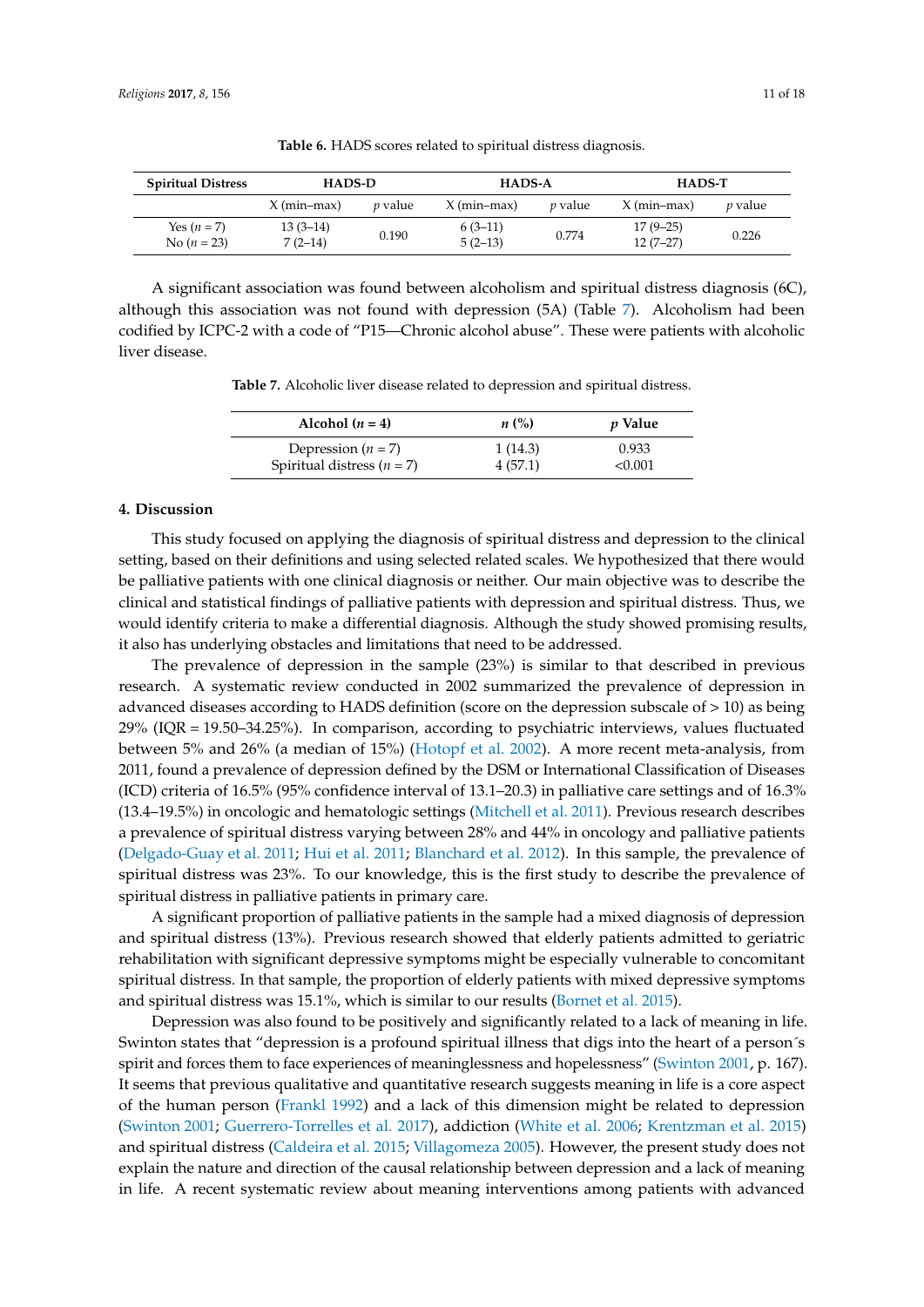diseases states a core component of all the interventions was "the interpersonal encounter between patient and therapist, in which sources of meaning were explored and a sense of connectedness was re-established" [\(Guerrero-Torrelles et al.](#page-14-13) [2017,](#page-14-13) p. 1). Logotherapeutic approaches led to the same results [\(Robatmili et al.](#page-16-15) [2015\)](#page-16-15). In European patients with advanced cancer, interpersonal relationships were reported as the area that provides more meaning in life to these patients (Tomás-Sá[bado et al.](#page-16-16) [2015\)](#page-16-16). Among patients with advanced diseases, having a sense of meaning in life is a buffer against depression and the wish to hasten death [\(Guerrero-Torrelles et al.](#page-14-13) [2017\)](#page-14-13). In the general population, interventions increasing gratitude and meaning in life facilitate the remission of depression [\(Disabato et al.](#page-14-14) [2016\)](#page-14-14).

In accordance with previous literature, the present study found depression to be related to a lack of spiritual well-being. On the whole, depression is related to a lack of spiritual well-being as it relates to a lack of meaning in life, which is a spiritual dimension of the human being [\(Swinton](#page-16-2) [2001\)](#page-16-2).

Conversely, in the present study, a lack of spiritual well-being was associated with the use of sedative or anxiolytic medication but not with the use of antidepressants. Although both depression and spiritual distress are associated with lower scores in the FACIT-Sp scale, the FACIT-Sp is a more accurate scale to measure the spiritual dimension compared with the emotional dimension of the human being [\(Peterman et al.](#page-15-12) [2002\)](#page-15-12). Therefore, this finding is probably a result of the observed association between spiritual distress and the use of sedative or anxiolytic medication.

A diagnosis of spiritual distress was obtained through three component criteria, which included the patient and the researcher report in addition to a FACIT-Sp score below 36. Recent research considered that the patient's self-report of having spiritual distress and a lower result in a spiritual well-being scale, namely the Spiritual Well-Being Questionnaire, is an accurate resource for measuring spiritual distress [\(Caldeira et al.](#page-14-15) [2017\)](#page-14-15). Therefore, depression and spiritual distress correspond to distinct dimensions despite being related and might require different therapeutic interventions [\(Bornet et al.](#page-13-3) [2015\)](#page-13-3).

Other than a lack of meaning in life and expression of suffering, the most frequent defining characteristics for spiritual distress observed in the present sample were anger (towards God/divinity or in general), grief, and regret, as well as the need for forgiveness. Sedative or anxiolytic medication might be a means of muting the patient's spiritual suffering. "A man's concern, even his despair, over the worthwhileness of life is a spiritual distress but by no means a mental disease. It may well be that interpreting the first in terms of the latter motivates a doctor to bury his patient's existential despair under a heap of tranquilizing drugs. It is his task, rather, to pilot the patient through his existential crises of growth and development" [\(Frankl](#page-14-4) [1985,](#page-14-4) p. 125). However, the use of anxiolytic/sedative medication can also be a supportive and therapeutic measure until the patient overcomes his spiritual suffering.

The researcher observed the occurrence of major past traumatic life events in four patients (57%) with spiritual distress, who presented more defining characteristics of spiritual distress compared with the other patients with spiritual distress. Other defining characteristics of spiritual distress observed in this subset group of patients were grief, anger (towards God/divinity or in general), need for forgiveness and alienation. Additional studies on the subject might aid in the acknowledgement of spiritual distress.

As previously discussed, through the application of FACIT-Sp scale and DSM-5 criteria, we found a lack of spiritual well-being to be related to depression. Consequently, FACIT-Sp was found to be negatively related to HADS-D and HADS-T. The interesting finding was the lack of association between FACIT-Sp scores and HADS-A. Although depression and anxiety commonly co-occur, share several physical (e.g., insomnia, weight loss) and emotional features (e.g., stress and unrest) as well as having common underlying physiologic processes [\(Kreitler](#page-15-17) [2017\)](#page-15-17), they are distinct pathologies exhaustively described in the DSM-5 classification. A recent study aimed at contributing to the clarification of the distinctiveness of anxiety and depression in terms of their cognitive characteristics, as reflected in their tendencies to assign meaning, concluded that anxiety and depression were different constructs, as the "anxiety profile indicated more focusing on one's internal world whereas the depression profile indicated focusing both on the personal and the interpersonally-shared reality" [\(Kreitler](#page-15-17) [2017,](#page-15-17) p. 1).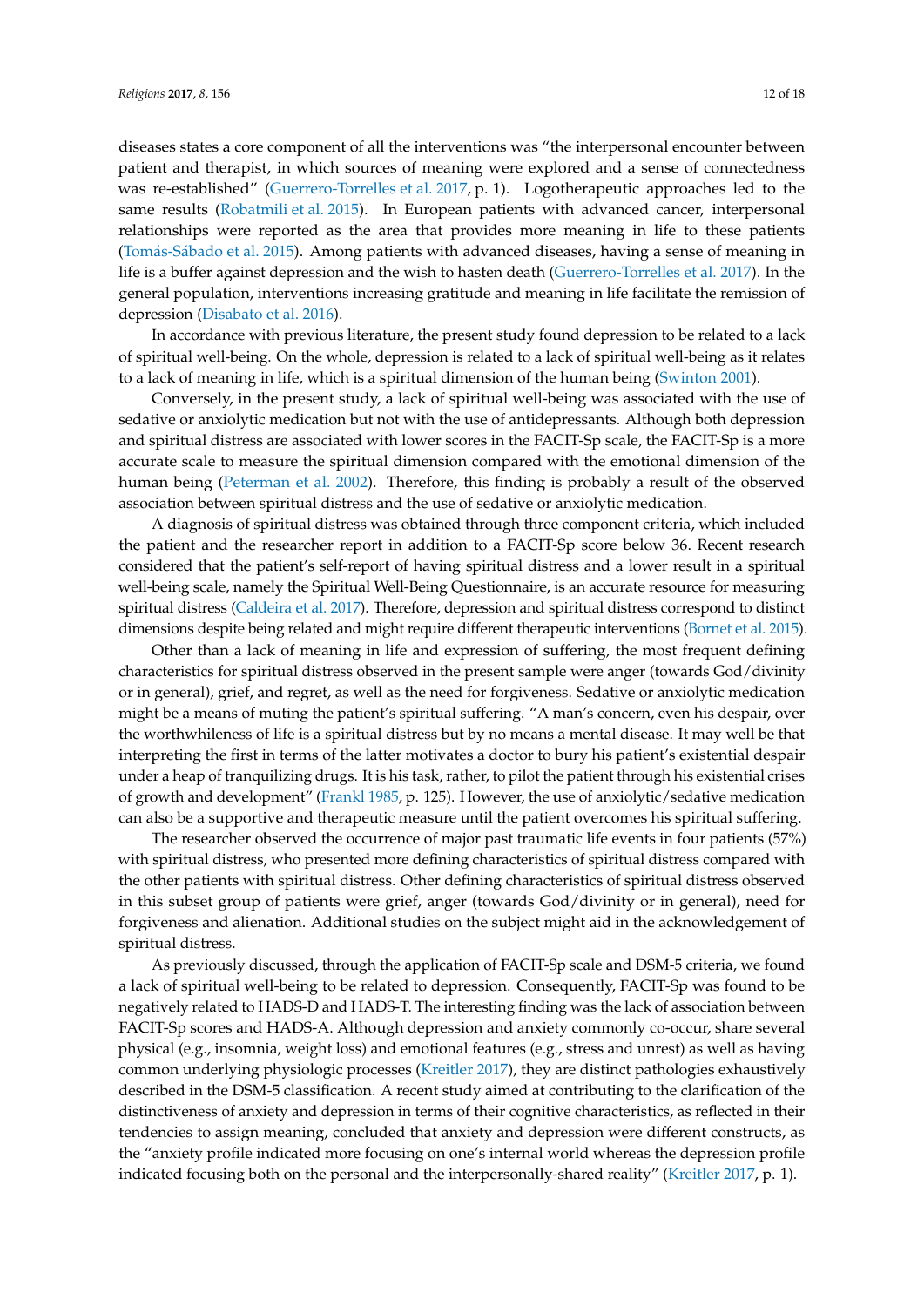In the present study, HADS was not significantly associated with a diagnosis of spiritual distress. Apart from the similarities between depression and spiritual distress, they seem to represent distinct dimensions, as highlighted by Frankl and Bornet [\(Frankl](#page-14-4) [1985;](#page-14-4) [Bornet et al.](#page-13-3) [2015\)](#page-13-3).

In the present study, a significantly positive association was found between spiritual distress and alcoholism, which implicitly involved an expression of suffering and a lack of meaning in life. As emphasized by Gerwood, clients with addiction try to fill their existential vacuum with alcohol and other drugs [\(Gerwood](#page-14-16) [1998;](#page-14-16) [Kleftaras and Katsogianni](#page-15-18) [2012\)](#page-15-18), which makes them excellent candidates for understanding the concept of the existential vacuum as described by Frankl (a dimension of the meaning of life construct that encapsulates the failure of a person to experience meaning in life) [\(Frankl](#page-14-9) [1968\)](#page-14-9). Alcoholics have a lower sense of meaning in life than non-alcoholics, with their sense of life purpose increasing during treatment programs for alcohol addiction [\(White et al.](#page-16-6) [2006;](#page-16-6) [Kleftaras and Katsogianni](#page-15-18) [2012\)](#page-15-18). Patients with alcoholism find meaning in survival, self-reclamation, service to others, and connections to the community [\(White et al.](#page-16-6) [2006\)](#page-16-6).

It seems that qualitative and quantitative research suggests a meaning in life is a core aspect of the human person and a lack of this dimension might be related to depression, addiction, and spiritual distress. Conversely, depression has been associated with alcohol use disorder, especially in older people [\(Conner et al.](#page-14-17) [2009\)](#page-14-17). Furthermore, previous research suggests that elderly patients with significant depressive symptoms might be more vulnerable to spiritual distress [\(Bornet et al.](#page-13-3) [2015\)](#page-13-3). A recent study of alcoholics showed higher levels of feelings of emptiness in those with higher levels of depressive symptomatology [\(Kleftaras and Katsogianni](#page-15-18) [2012\)](#page-15-18). Although depression and spiritual distress can co-occur, there is a gap in the research about the prevalence of spiritual distress in alcoholic use disorder.

The present study was designed toward differentiating depression from spiritual distress, which might have made possible the observed relation between alcoholism and spiritual distress but not with depression. Considering the theoretical and practical relations between spiritual distress and a lack of meaning in life [\(Caldeira et al.](#page-14-11) [2015;](#page-14-11) [Villagomeza](#page-16-14) [2005\)](#page-16-14) as well as between lack of meaning in life and alcoholism [\(White et al.](#page-16-6) [2006;](#page-16-6) [Krentzman et al.](#page-15-3) [2015\)](#page-15-3), the findings of the present study have a theoretical background. The observed relationship between spiritual distress and alcoholism might create an opportunity for practical research in the field.

This study underlines the importance of assessing spiritual distress in palliative patients, particularly in primary care. Primary health care professionals are at a privileged position in the delivery of care. Proximity to the patients and their family in addition to continuity of care are common issues in palliative and primary care. Recognizing spiritual distress as well as introducing guided mental and holistic care and referrals to the proper spiritual, social, or other health care facilities, including palliative care, can promote better quality of life for palliative patients at an earlier phase.

#### **5. Conclusions**

This study aimed to identify the prevalence in addition to the clinical indicators of depression and spiritual distress in palliative patients in primary care. Depression and spiritual distress seem to both be linked to the spiritual dimension of the human being, but seem to differ in the dimensions of suffering and the pharmacological treatment.

This study has three important findings: (1) apart from being associated with a lack of spiritual well-being, depression seems to be related to a lack of meaning in life, which is a core aspect of spiritual distress. Therefore, if this is true, depression is also a spiritual experience as having a meaning in life is a transcendent, personal, and unique experience; (2) depression seems to differ from spiritual distress, at least in two clinical indicators: there seems to be an association between relevant traumatic life events and spiritual distress. Furthermore, spiritual distress seems to be associated with alcoholism, although this was not seen for depression; (3) medical treatment for spiritual distress seems more prone to the use of anxiolytic medication instead of antidepressants.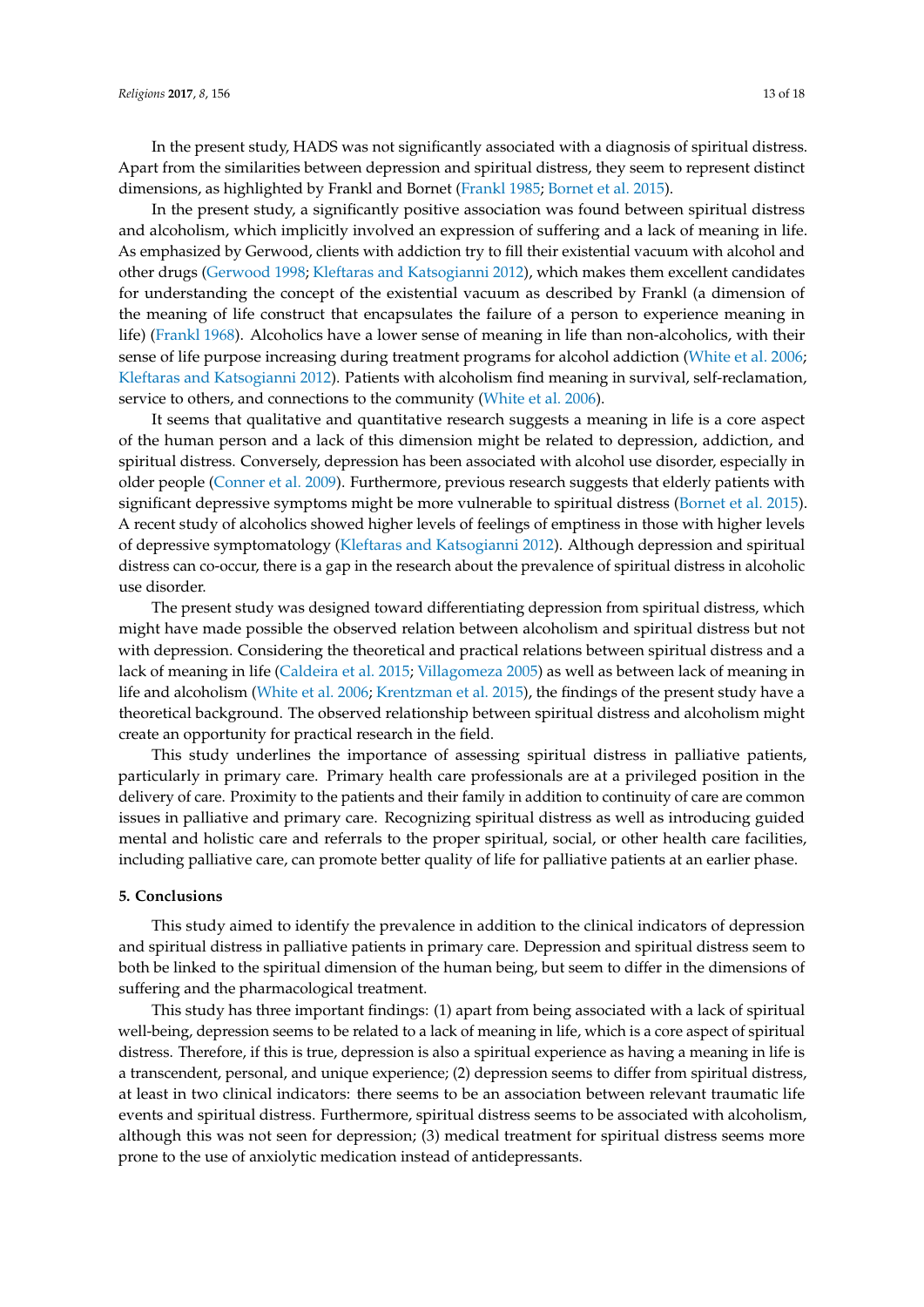The study is limited by its cross-sectional design and the small sample size will greatly reduce the validity and generalizability of the study findings and is a significant weakness of this investigation. The participants' educational background might have yielded some bias during filling in the questionnaires, although some assistance in readings had been provided by personal assistants. Conclusions should be understood in this sample and context.

The authors believe the paper suggests two possible clinical markers of spiritual distress: alcoholism and past traumatic life events. The association between the use of anxiolytic medication and spiritual distress in primary care palliative patients will need to be further studied and, if so confirmed, there needs to be an examination of the proper class or drug that works best for this clinical entity. Palliative patients' depression and spiritual distress need to be precisely identified for correct decision-making in addition to pinpointing the most effective treatment and holistic care. Further research, including broader samples and different cultural backgrounds, is needed.

**Acknowledgments:** The authors are grateful to all participants, and to the health care unit administrative assistants, who cooperated in the study.

**Author Contributions:** Teresa Velosa, Sílvia Caldeira, and Manuel Luís Capelas conceived and designed the study; Teresa Velosa collected the data; Teresa Velosa and Manuel Luís Capelas treated the data; Teresa Velosa, Sílvia Caldeira, and Manuel Luís Capelas wrote the paper.

**Conflicts of Interest:** The authors declare no conflict of interest.

## **Abbreviations**

The following abbreviations are used in this manuscript:

| AIDS     | Acquired Immune Deficiency Syndrome                                         |
|----------|-----------------------------------------------------------------------------|
| COPD     | Chronic Obstructive Pulmonary Disease                                       |
| DSM      | Diagnostic and Statistical Manual of Mental Disorders                       |
| FACIT-Sp | Functional Assessment of Chronic Illness Therapy—Spiritual Well-Being Scale |
| GDS      | Geriatric Depression Scale                                                  |
| GP       | <b>General Practitioner</b>                                                 |
| HADS     | Hospital Anxiety and Depression Scale                                       |
| ICD      | International Classification of Diseases                                    |
| ICPC-2   | International Classification for Primary Care-2                             |
| IOR      | Interquartile Range                                                         |
| MMSE     | Mini Mental State Examination                                               |
| NYHA     | New York Heart Association                                                  |
| PIG      | Prognostic Indicator Guidance                                               |
| SDAT     | Spiritual Distress Assessment Tool                                          |

## **References**

- <span id="page-13-0"></span>APA. 2013. *Diagnostic and Statistical Manual of Mental Disorders (DSM-5®)*, 5th ed. Arlington: American Psychiatric Pub., pp. 1–970, ISBN-13: 978-0890425558.
- <span id="page-13-2"></span>Bekelman, David B., Sydney M. Dy, Diane M. Becker, Ilan S. Wittstein, Danetta E. Hendricks, Tracy E. Yamashita, and Sheldon H. Gottlieb. 2007. Spiritual Well-Being and Depression in Patients with Heart Failure. *Journal of General Internal Medicine* 22: 470–77. [\[CrossRef\]](http://dx.doi.org/10.1007/s11606-006-0044-9) [\[PubMed\]](http://www.ncbi.nlm.nih.gov/pubmed/17372795)
- <span id="page-13-4"></span>Blanchard, Judith H., Douglas A. Dunlap, and George Fitchett. 2012. Screening for spiritual distress in the oncology inpatient: A quality improvement pilot project between nurses and chaplains. *Journal of Nursing Management* 20: 1076–84. [\[CrossRef\]](http://dx.doi.org/10.1111/jonm.12035) [\[PubMed\]](http://www.ncbi.nlm.nih.gov/pubmed/23151110)
- <span id="page-13-3"></span>Bornet, Marc-Antoine, Etienne Rochat, Anne-Véronique Dürst, Sarah Fustinoni, Christophe Büla, Armin von Gunten, and Stéfanie Monod. 2015. Instruments to Assess Depressive Symptoms and Spiritual Distress Investigate Different Dimensions. *Clinical Gerontologist* 39: 104–16. [\[CrossRef\]](http://dx.doi.org/10.1080/07317115.2015.1120255)
- <span id="page-13-1"></span>Caldeira, Sílvia, Emília Campos Carvalho, and Margarida Vieira. 2013. Spiritual distress-proposing a new definition and defining characteristics. *International Journal of Nursing Knowledge* 24: 77–84. [\[CrossRef\]](http://dx.doi.org/10.1111/j.2047-3095.2013.01234.x) [\[PubMed\]](http://www.ncbi.nlm.nih.gov/pubmed/23465219)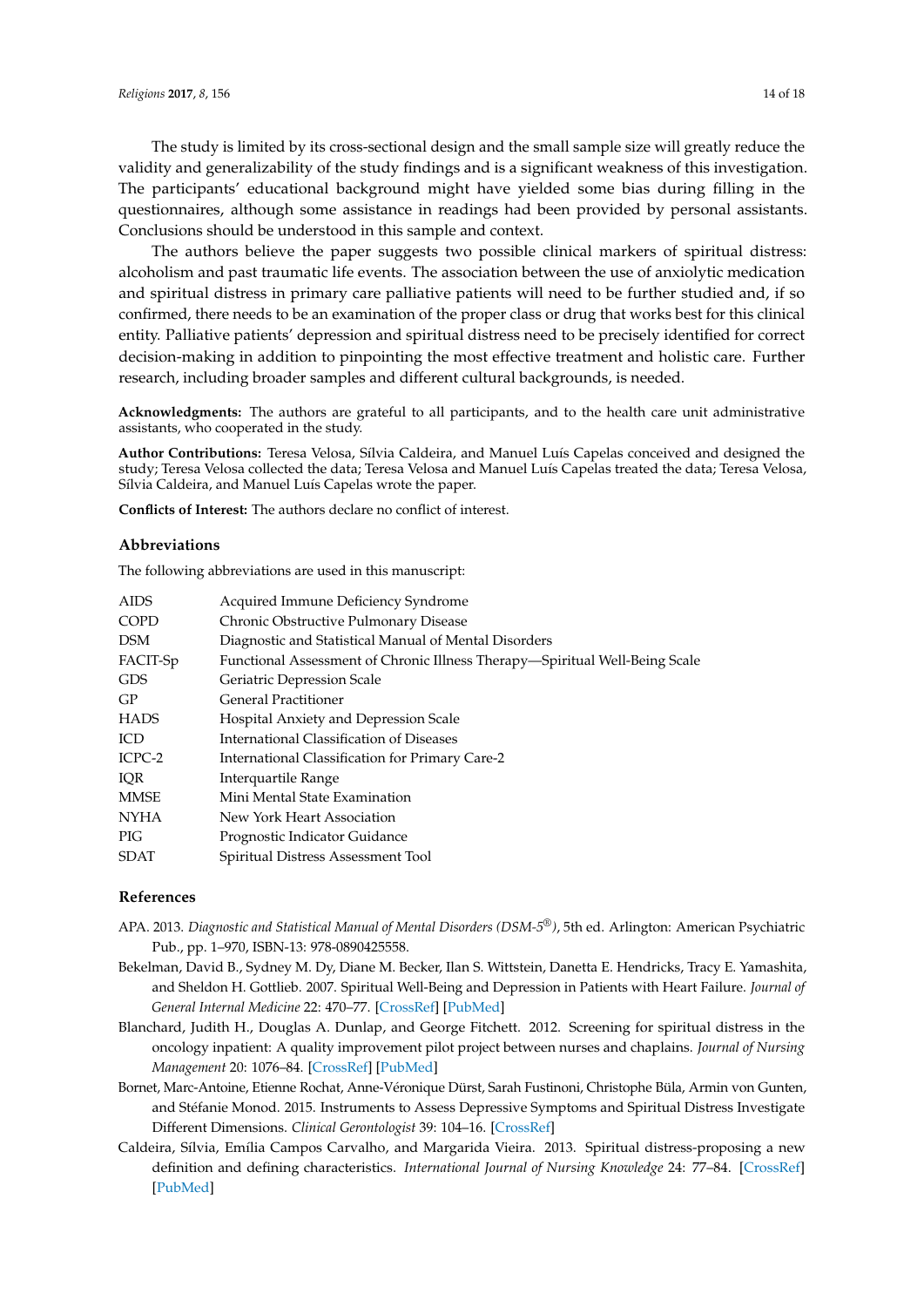- <span id="page-14-7"></span>Caldeira, Sílvia, Emilia Campos de Carvalho, and Margarida Vieira. 2014. Between spiritual wellbeing and spiritual distress: Possible related factors in elderly patients with cancer. *Revista Latino-Americana De Enfermagem* 22: 28–34. [\[CrossRef\]](http://dx.doi.org/10.1590/0104-1169.3073.2382) [\[PubMed\]](http://www.ncbi.nlm.nih.gov/pubmed/24553700)
- <span id="page-14-11"></span>Caldeira, Sílvia, Fiona Timmins, Emília Campos Carvalho, and Margarida Vieira. 2015. Clinical Validation of the Nursing Diagnosis Spiritual Distress in Cancer Patients Undergoing Chemotherapy. *International Journal of Nursing Knowledge* 28: 44–52. [\[CrossRef\]](http://dx.doi.org/10.1111/2047-3095.12105) [\[PubMed\]](http://www.ncbi.nlm.nih.gov/pubmed/26095541)
- <span id="page-14-15"></span>Caldeira, Sílvia, Fiona Timmins, Emília Campos de Carvalho, and Margarida Vieira. 2017. Spiritual Well-Being and Spiritual Distress in Cancer Patients Undergoing Chemotherapy: Utilizing the SWBQ as Component of Holistic Nursing Diagnosis. *Journal of Religion and Health* 56: 1489–502. [\[CrossRef\]](http://dx.doi.org/10.1007/s10943-017-0390-4) [\[PubMed\]](http://www.ncbi.nlm.nih.gov/pubmed/28409419)
- <span id="page-14-17"></span>Conner, Kenneth R., Martin Pinquart, and Stephanie A. Gamble. 2009. Meta-analysis of depression and substance use among individuals with alcohol use disorders. *Journal of Substance Abuse Treatment* 37: 127–37. [\[CrossRef\]](http://dx.doi.org/10.1016/j.jsat.2008.11.007) [\[PubMed\]](http://www.ncbi.nlm.nih.gov/pubmed/19150207)
- <span id="page-14-2"></span>Cukor, Daniel, Jeremy Coplan, Clinton Brown, Steven Friedman, Howard Newville, Michal Safier, Lisa A. Spielman, Rolf A. Peterson, and Paul L. Kimmel. 2008. Anxiety Disorders in Adults Treated by Hemodialysis: A Single-Center Study. *American Journal of Kidney Diseases* 52: 128–36. [\[CrossRef\]](http://dx.doi.org/10.1053/j.ajkd.2008.02.300) [\[PubMed\]](http://www.ncbi.nlm.nih.gov/pubmed/18440682)
- <span id="page-14-0"></span>Cukor, Daniel, Nisha Ver Halen, Deborah Rosenthal Asher, Jeremy D. Coplan, Jeremy Weedon, Katarzyna E. Wyka, Subodh J. Saggi, and Paul L. Kimmel. 2014. Psychosocial Intervention Improves Depression, Quality of Life, and Fluid Adherence in Hemodialysis. *Journal of the American Society of Nephrology* 25: 196–206. [\[CrossRef\]](http://dx.doi.org/10.1681/ASN.2012111134) [\[PubMed\]](http://www.ncbi.nlm.nih.gov/pubmed/24115478)
- <span id="page-14-8"></span>De Cássia Lopes Chaves, Erika, Emilia Campos de Carvalho, Fabio de Souza Terra, and Luiz de Souza. 2010. Clinical validation of impaired spirituality in patients with chronic renal disease. *Revista Latino-Americana de Enfermagem* 18: 309–16. [\[CrossRef\]](http://dx.doi.org/10.1590/S0104-11692010000300003) [\[PubMed\]](http://www.ncbi.nlm.nih.gov/pubmed/20721417)
- <span id="page-14-5"></span>Delgado-Guay, Marvin O., David Hui, Henrique A. Parsons, Kathy Govan, Maxine De la Cruz, Steven Thorney, and Eduardo Bruera. 2011. Spirituality, religiosity, and spiritual pain in advanced cancer patients. *Journal of Pain and Symptom Management* 41: 986–94. [\[CrossRef\]](http://dx.doi.org/10.1016/j.jpainsymman.2010.09.017) [\[PubMed\]](http://www.ncbi.nlm.nih.gov/pubmed/21402459)
- <span id="page-14-14"></span>Disabato, David J., Todd B. Kashdan, Jerome L. Short, and Aaron Jarden. 2016. What Predicts Positive Life Events that Influence the Course of Depression? A Longitudinal Examination of Gratitude and Meaning in Life. *Cognitive Therapy and Research* 41: 444–58. [\[CrossRef\]](http://dx.doi.org/10.1007/s10608-016-9785-x)
- <span id="page-14-12"></span>Durà-Vilà, Glòria, Simon Dein, Roland Littlewood, and Gerard Leavey. 2010. The Dark Night of the Soul: Causes and Resolution of Emotional Distress Among Contemplative Nuns. *Transcultural Psychiatry* 47: 548–70. [\[CrossRef\]](http://dx.doi.org/10.1177/1363461510374899) [\[PubMed\]](http://www.ncbi.nlm.nih.gov/pubmed/20940268)
- <span id="page-14-9"></span>Frankl, Viktor E. 1968. *O Homem Incondicionado: Lições Metaclínicas*. Translated by G. Oliveira. Coimbra: Amado, pp. 1–202.
- <span id="page-14-4"></span>Frankl, Viktor E. 1985. *Man's Search for Meaning*. New York: Washington Square Press, pp. 1–224. ISBN 0-671-66736-X.
- <span id="page-14-10"></span>Frankl, Viktor E. 1992. *Teoría y Terapia de Las Neuroses. Iniciación a La Logoterapia y a la Análisis Existencial*. Barcelona: Herder, pp. 1–292. ISBN-10: 84-254-1768-6.
- <span id="page-14-16"></span>Gerwood, Joseph B. 1998. The existential vacuum in treating substance-related disorders. *Psychological reports* 83: 1394. [\[CrossRef\]](http://dx.doi.org/10.2466/pr0.1998.83.3f.1394) [\[PubMed\]](http://www.ncbi.nlm.nih.gov/pubmed/10079731)
- <span id="page-14-6"></span>Gielen, Joris, Sushma Bhatnagar, and Santosh K. Chaturvedi. 2017. Prevalence and Nature of Spiritual Distress among Palliative Care Patients in India. *Journal of Religion and Health* 56: 530–44. [\[CrossRef\]](http://dx.doi.org/10.1007/s10943-016-0252-5) [\[PubMed\]](http://www.ncbi.nlm.nih.gov/pubmed/27154352)
- <span id="page-14-13"></span>Guerrero-Torrelles, Mariona, Cristina Monforte-Royo, Andrea Rodríguez-Prat, Josep Porta-Sales, and Albert Balaguer. 2017. Understanding meaning in life interventions in patients with advanced disease: A systematic review and realist synthesis. *Palliative Medicine*. Available online: [http://journals.sagepub.](http://journals.sagepub.com/doi/abs/10.1177/0269216316685235) [com/doi/abs/10.1177/0269216316685235](http://journals.sagepub.com/doi/abs/10.1177/0269216316685235) (accessed on 2 May 2017).
- <span id="page-14-1"></span>Haworth, J. E., E. Moniz-Cook, A. L. Clark, M. Wang, R. Waddington, and J. G. F. Cleland. 2005. Prevalence and predictors of anxiety and depression in a sample of chronic heart failure patients with left ventricular systolic dysfunction. *European Journal of Heart Failure* 7: 803–8. [\[CrossRef\]](http://dx.doi.org/10.1016/j.ejheart.2005.03.001) [\[PubMed\]](http://www.ncbi.nlm.nih.gov/pubmed/16054436)
- <span id="page-14-3"></span>Hirschfeld, Robert MA. 2001. The Comorbidity of Major Depression and Anxiety Disorders: Recognition and Management in Primary Care. *Primary Care Companion to the Journal of Clinical Psychiatry* 3: 244–54. [\[CrossRef\]](http://dx.doi.org/10.4088/PCC.v03n0609) [\[PubMed\]](http://www.ncbi.nlm.nih.gov/pubmed/15014592)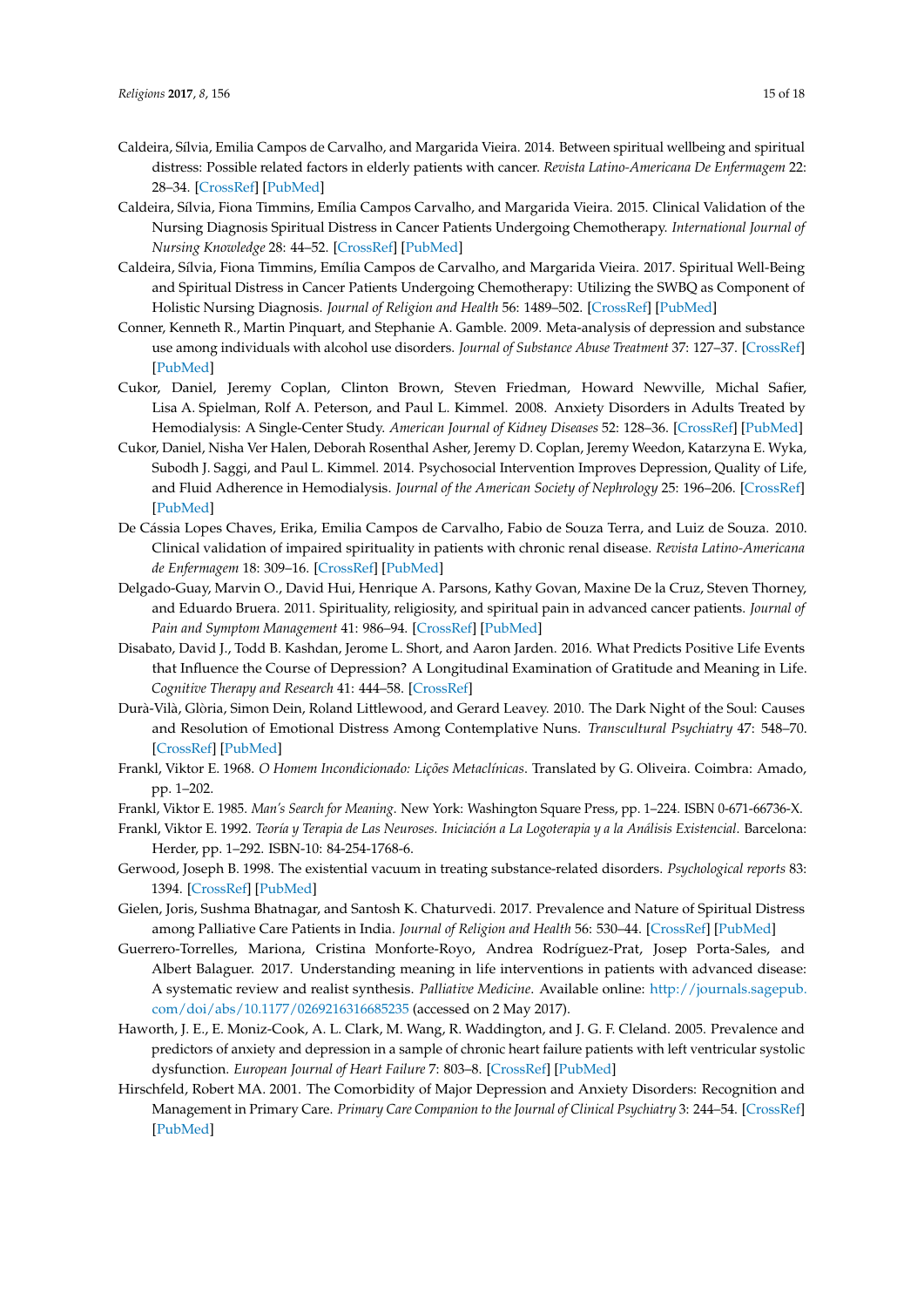- <span id="page-15-15"></span>Hotopf, M., J. Chidgey, J. Addington-Hall, and K. Lan Ly. 2002. Depression in advanced disease: A systematic review Part 1. Prevalence and case finding. *Palliative Medicine* 16: 81–97. [\[CrossRef\]](http://dx.doi.org/10.1191/02169216302pm507oa) [\[PubMed\]](http://www.ncbi.nlm.nih.gov/pubmed/11969152)
- <span id="page-15-7"></span>Hui, David, Maxine de la Cruz, Steve Thorney, Henrique A. Parsons, Marvin Delgado-Guay, and Eduardo Bruera. 2011. The Frequency and Correlates of Spiritual Distress Among Patients With Advanced Cancer Admitted to an Acute Palliative Care Unit. *American Journal of Hospice & Palliative Medicine* 28: 264–70. [\[CrossRef\]](http://dx.doi.org/10.1177/1049909110385917)
- <span id="page-15-18"></span>Kleftaras, George, and Irene Katsogianni. 2012. Spirituality, Meaning in Life, and Depressive Symptomatology in Individuals with Alcohol Dependence. *Journal of Spirituality in Mental Health* 14: 268–88. [\[CrossRef\]](http://dx.doi.org/10.1080/19349637.2012.730469)
- <span id="page-15-17"></span>Kreitler, Shulamith. 2017. The meaning profiles of anxiety and depression: Similarities and differences in two age groups. *Cognition & Emotion*. Available online: <http://dx.doi.org/10.1080/02699931.2017.1311248> (accessed on 2 June 2017).
- <span id="page-15-3"></span>Krentzman, Amy R., James A. Cranford, and Elizabeth A. R. Robinson. 2015. Long-Term Increases in Purpose in Life are Associated with Remission from Alcohol Dependence. *Alcoholism Treatment Quarterly* 33: 252–69. [\[CrossRef\]](http://dx.doi.org/10.1080/07347324.2015.1050924)
- <span id="page-15-1"></span>Kunik, Mark E., Kent Roundy, Connie Veazey, Julianne Souchek, Peter Richardson, Nelda P. Wray, and Melinda A. Stanley. 2005. Surprisingly High Prevalence of Anxiety and Depression in Chronic Breathing Disorders. *Chest* 127: 1205–11. [\[CrossRef\]](http://dx.doi.org/10.1016/S0012-3692(15)34468-8)
- <span id="page-15-2"></span>Loosen, Peter T., John L. Beyer, Sam R. Sells, Harry E. Gwirtsman, Richard C. Shelton, Pryor Baird, and James L. Nash. 2000. Mood Disorders. In *Current Diagnostic & Treatment in Psychiatry*. Edited by Michael H. Ebert, Peter T. Loosen and Barry Nurcombe. Lisbon: Lange Medical Books/McGraw-Hill, pp. 290–327. ISBN 0-8385-1462-6.
- <span id="page-15-14"></span>McClain, Colleen S., Barry Rosenfeld, and William Breitbart. 2003. Effect of spiritual well-being on end-of-life despair in terminally-ill cancer patients. *Lancet* 361: 1603–7. [\[CrossRef\]](http://dx.doi.org/10.1016/S0140-6736(03)13310-7)
- <span id="page-15-0"></span>Mistry, Bina, Daryl Bainbridge, Deanna Bryant, Sue Tan Toyofuku, and Hsien Seow. 2015. What matters most for end-of-life care? Perspectives from community-based palliative care providers and administrators. *BMJ Open* 5: e007492. [\[CrossRef\]](http://dx.doi.org/10.1136/bmjopen-2014-007492) [\[PubMed\]](http://www.ncbi.nlm.nih.gov/pubmed/26124510)
- <span id="page-15-16"></span>Mitchell, Alex J., Melissa Chan, Henna Bhatti, Marie Halton, Luigi Grassi, Christoffer Johansen, and Nicholas Meader. 2011. Prevalence of depression, anxiety, and adjustment disorder in oncological, haematological, and palliative-care settings: A meta-analysis of 94 interview-based studies. *The Lancet Oncology* 12: 160–74. [\[CrossRef\]](http://dx.doi.org/10.1016/S1470-2045(11)70002-X)
- <span id="page-15-4"></span>Moreira-Almeida, Alexander, Avdesh Sharma, Bernard Janse van Rensburg, Peter J. Verhagen, and Christopher C.H. Cook. 2016. WPA Position Statement on Spirituality and Religion in Psychiatry. *World Psychiatry* 15: 87–88. [\[CrossRef\]](http://dx.doi.org/10.1002/wps.20304) [\[PubMed\]](http://www.ncbi.nlm.nih.gov/pubmed/26833620)
- <span id="page-15-10"></span>Morgado, Joana, Cláudia Susana Rocha, Carolina Maruta, Manuela Guerreiro, and Isabel Pavão Martins. 2009. New Normative Values of Mini-Mental State Examination. *Sinapse* 9: 10–18.
- <span id="page-15-5"></span>Moussavi, Saba, Somnath Chatterji, Emese Verdes, Ajay Tandon, Vikram Patel, and Bedirhan Ustun. 2007. Depression, chronic diseases, and decrements in health: Results from the World Health Surveys. *Lancet* 370: 851–58. [\[CrossRef\]](http://dx.doi.org/10.1016/S0140-6736(07)61415-9)
- <span id="page-15-9"></span>Murray, Scott A., Marilyn Kendall, Kirsty Boyd, and Aziz Sheikh. 2005. Illness trajectories and palliative care. *BMJ* 330: 1007–11. [\[CrossRef\]](http://dx.doi.org/10.1136/bmj.330.7498.1007) [\[PubMed\]](http://www.ncbi.nlm.nih.gov/pubmed/15860828)
- <span id="page-15-8"></span>Naghi, Jesse J., Kiran J. Philip, Anita Phan, Laurent Cleenewerck, and Ernst R. Schwarz. 2012. The effects of spirituality and religion on outcomes in patients with chronic heart failure. *Journal of Religion and Health* 51: 1124–36. [\[CrossRef\]](http://dx.doi.org/10.1007/s10943-010-9419-7) [\[PubMed\]](http://www.ncbi.nlm.nih.gov/pubmed/23304705)
- <span id="page-15-11"></span>Pais-Ribeiro, José, Isabel Silva, Teresa Ferreira, A. Martins, Rute Meneses, and M. Baltar. 2007. Validation study of a Portuguese version of the Hospital Anxiety and Depression Scale. *Psychology, Health & Medicine* 12: 225–35. [\[CrossRef\]](http://dx.doi.org/10.1080/13548500500524088)
- <span id="page-15-13"></span>Pereira, Filomena, and Célia Santos. 2011. Functional Assessment of Chronic Illness Therapy -Spiritual Well -Being (FACIT -Sp): Validation study in end of life cancer patients. *Cadernos de Saúde* 4: 37–45.
- <span id="page-15-12"></span>Peterman, Amy H., George Fitchett, Marianne J. Brady, Lesbia Hernandez, and David Cella. 2002. Measuring spiritual well-being in people with cancer: The functional assessment of chronic illness therapy—Spiritual well-being scale (FACIT-Sp). *Annals of Behavioral Medicine* 24: 49–58. [\[CrossRef\]](http://dx.doi.org/10.1207/S15324796ABM2401_06) [\[PubMed\]](http://www.ncbi.nlm.nih.gov/pubmed/12008794)
- <span id="page-15-6"></span>Puchalski, Christina, Betty Ferrell, Rose Virani, Shirley Otis-Green, Pamela Baird, Janet Bull, and Harvey Chochinov. 2009. Improving the quality of spiritual care as a dimension of palliative care: The report of the Consensus Conference. *Journal of Palliative Medicine* 12: 885–904. [\[CrossRef\]](http://dx.doi.org/10.1089/jpm.2009.0142) [\[PubMed\]](http://www.ncbi.nlm.nih.gov/pubmed/19807235)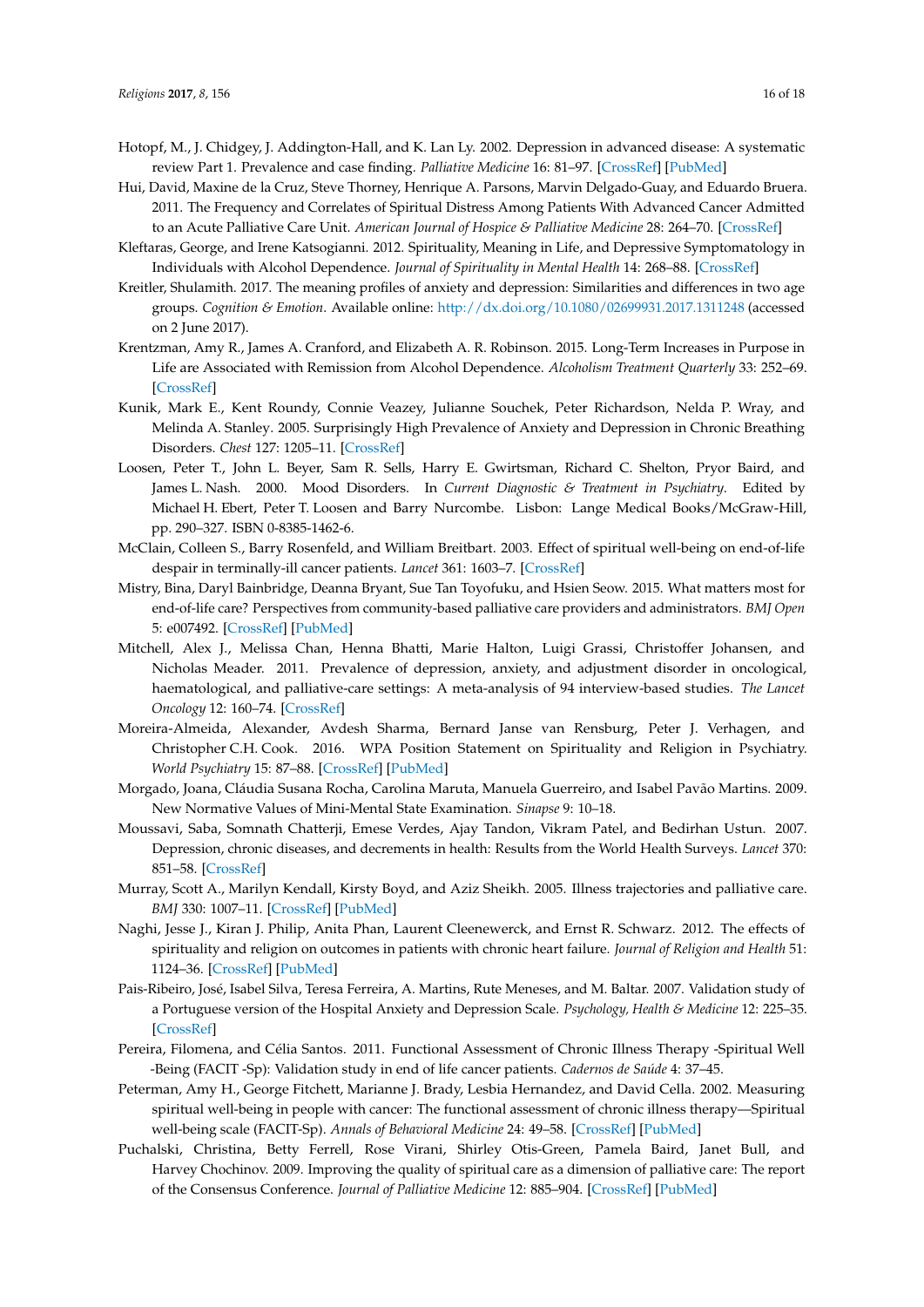- <span id="page-16-9"></span>Risk, James L. 2013. Building a new life: A chaplain's theory based case study of chronic illness. *Journal of Health Care Chaplaincy* 19: 81–98. [\[CrossRef\]](http://dx.doi.org/10.1080/08854726.2013.806117) [\[PubMed\]](http://www.ncbi.nlm.nih.gov/pubmed/23844842)
- <span id="page-16-15"></span>Robatmili, Somaye, Faramarz Sohrabi, Mohammad Ali Shahrak, Siavash Talepasand, Mostafa Nokani, and Mohaddese Hasani. 2015. The Effect of Group Logotherapy on Meaning in Life and Depression Levels of Iranian Students. *International Journal for the Advancement of Counselling* 37: 54–62. [\[CrossRef\]](http://dx.doi.org/10.1007/s10447-014-9225-0) [\[PubMed\]](http://www.ncbi.nlm.nih.gov/pubmed/25774068)
- <span id="page-16-12"></span>Saisunantararom, Waraporn, Areewan Cheawchanwattana, Talerngsak Kanjanabuch, Maliwan Buranapatana, and Kornkaew Chanthapasa. 2015. Associations among Spirituality, Health-Related Quality of Life, and Depression in Pre-Dialysis Chronic Kidney Disease Patients: An Exploratory Analysis in Thai Buddhist Patients. *Religions* 6: 1249–62. [\[CrossRef\]](http://dx.doi.org/10.3390/rel6041249)
- <span id="page-16-3"></span>Sankar, Anjali, Tianhao Zhang, Bilwaj Gaonkar, Jimit Doshi, Guray Erus, Sergi G. Costafreda, Lauren Marangell, Christos Davatzikos, and Cynthia HY Fu. 2016. Diagnostic potential of structural neuroimaging for depression from a multi-ethnic community sample. *British Journal of Psychiatry Open* 2: 247–54. [\[CrossRef\]](http://dx.doi.org/10.1192/bjpo.bp.115.002493) [\[PubMed\]](http://www.ncbi.nlm.nih.gov/pubmed/27703783)
- <span id="page-16-10"></span>Selman, Lucy, Teresa Young, Mieke Vermandere, Ian Stirling, and Carlo Leget. 2014. Research priorities in spiritual care: An international survey of palliative care researchers and clinicians. *Journal of Pain and Symptom Management* 48: 518–31. [\[CrossRef\]](http://dx.doi.org/10.1016/j.jpainsymman.2013.10.020) [\[PubMed\]](http://www.ncbi.nlm.nih.gov/pubmed/24680625)
- <span id="page-16-4"></span>Shelton, Richard C. 2000. Anxiety Disorders. In *Current Diagnostic & Treatment in Psychiatry*. Edited by Michael H. Ebert, Peter T. Loosen and Barry Nurcombe. Lisbon: Lange Medical Books/McGraw-Hill, pp. 218–40. ISBN 0-8385-1462-6.
- <span id="page-16-7"></span>Stein, Edith. 1994. *Ser Finito y Ser Eterno. Ensayo de Una Ascención al Sentido del Ser*. Fondo de Cultura Económica: Mexico, p. 552. ISBN 968-16-4219-8.
- <span id="page-16-11"></span>Strada, E. Alessandra, Peter Homel, Sharon Tennstedt, J. Andrew Billings, and Russell K. Portenoy. 2013. Spiritual well-being in patients with advanced heart and lung disease. *Palliat and Support Care* 11: 205–13. [\[CrossRef\]](http://dx.doi.org/10.1017/S1478951512000065) [\[PubMed\]](http://www.ncbi.nlm.nih.gov/pubmed/22840215)
- <span id="page-16-2"></span>Swinton, John. 2001. *Spirituality and Mental Health Care Rediscovering a 'Forgotten' Dimension*, 2nd ed. London: Jessica Kingsler Publishers, pp. 1–221. ISBN 1-85302-804-5.
- <span id="page-16-13"></span>Keri Thomas, Julie Armstrong Wilson, and GSF Team. 2011. Prognostic Indicator Guidance (PIG). The Gold Standards Framework Centre in End of Life Care CIC. Available online: [http://www.goldstandardsframework.org.uk/cd-content/uploads/files/General%20Files/Prognostic%](http://www.goldstandardsframework.org.uk/cd-content/uploads/files/General%20Files/Prognostic%20Indicator%20Guidance%20October%202011.pdf) [20Indicator%20Guidance%20October%202011.pdf](http://www.goldstandardsframework.org.uk/cd-content/uploads/files/General%20Files/Prognostic%20Indicator%20Guidance%20October%202011.pdf) (accessed on 28 February 2015).
- <span id="page-16-16"></span>Tomás-Sábado, Joaquín, Christian Villavicencio-Chávez, Cristina Monforte-Royo, Mariona Guerrero-Torrelles, Martin Johannes Fegg, and Albert Balaguer. 2015. What Gives Meaning in Life to Patients With Advanced Cancer? A Comparison between Spanish, German, and Swiss Patients. *Journal of Pain and Symptom Management* 50: 861–6. [\[CrossRef\]](http://dx.doi.org/10.1016/j.jpainsymman.2015.06.015) [\[PubMed\]](http://www.ncbi.nlm.nih.gov/pubmed/26297849)
- <span id="page-16-14"></span>Villagomeza, Liwliwa R. 2005. Spiritual distress in adult cancer patients: Toward conceptual clarity. *Holistic Nursing Practice* 19: 285–94. [\[CrossRef\]](http://dx.doi.org/10.1097/00004650-200511000-00010) [\[PubMed\]](http://www.ncbi.nlm.nih.gov/pubmed/16269948)
- <span id="page-16-6"></span>White, W., A. Laudet, and J. Becker. 2006. Life Meaning and Purpose in Addiction Recovery. The counselor can help clients identify meaning that fits their value system. *Addiction Professional* 7: 56–59. Available online: <https://www.addictionpro.com/article/life-meaning-and-purpose-addiction-recovery> (accessed on 27 May 2017).
- <span id="page-16-5"></span>WHO. 2014. Global status report on alcohol and health 2014. Edited by World Health Organization. Geneva. Available online: [http://apps.who.int/iris/bitstream/10665/112736/1/9789240692763\\_eng.pdf](http://apps.who.int/iris/bitstream/10665/112736/1/9789240692763_eng.pdf) (accessed on 27 May 2017).
- <span id="page-16-0"></span>WHO. 2015. Palliative Care Fact sheet N◦402. World Health Organization. Available online: [http://www.who.](http://www.who.int/mediacentre/factsheets/fs402/en/) [int/mediacentre/factsheets/fs402/en/](http://www.who.int/mediacentre/factsheets/fs402/en/) (accessed on 6 September 2016).
- <span id="page-16-8"></span>Williams, Sophronia R., Cornelia K. Beck, and Ruth P. Rawlins. 1993. *Mental Health-psychiatric Nursing: A Holistic Life-cycle Approach*. London: St. Louis, pp. 1–960. ISBN 0-8016-6331-8.
- <span id="page-16-1"></span>Wilson, Keith G., Harvey Max Chochinov, Merika Graham Skirko, Pierre Allard, Srini Chary, Pierre R. Gagnon, and Karen Macmillan. 2007. Depression and anxiety disorders in palliative cancer care. *Journal of Pain and Symptom Management* 33: 118–29. [\[CrossRef\]](http://dx.doi.org/10.1016/j.jpainsymman.2006.07.016) [\[PubMed\]](http://www.ncbi.nlm.nih.gov/pubmed/17280918)